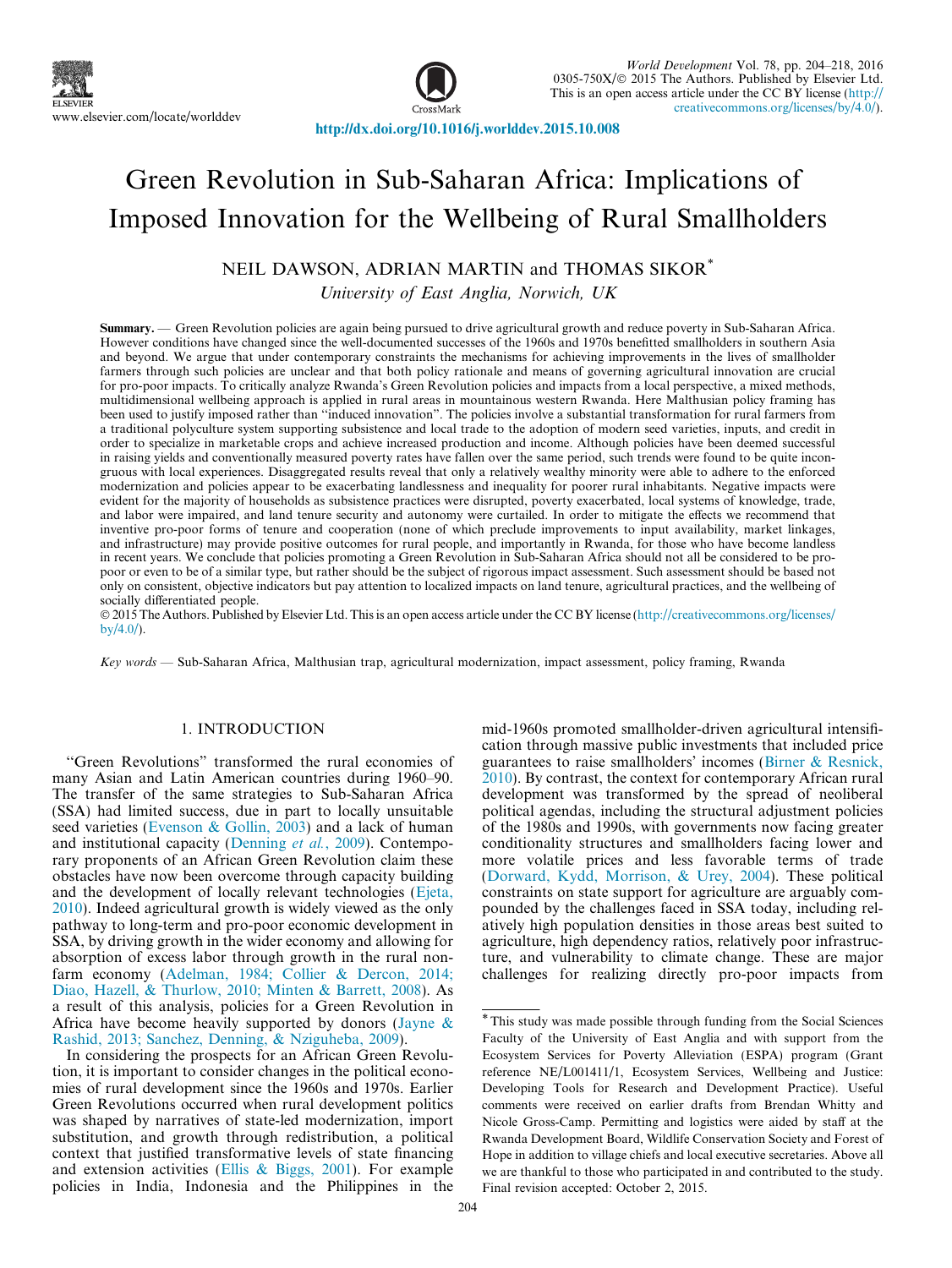agriculture. As a result, there has been a shift away from viewing Green Revolution technologies as directly pro-poor and scale neutral, toward a view that poverty alleviation will be achieved indirectly and over longer timescales, through trickle-down effects from an agricultural boom, including employment opportunities, reduced food prices, and a developing rural non-farm economy [\(Dorward](#page-12-0) et al., 2004). Green Revolution policies still aim to create material benefits through more immediate micro-social processes as well as longer term macro-economic logic; but the balance has shifted toward the latter in SSA ([Collier & Dercon, 2014\)](#page-12-0).

Just as the politics of statehood have changed since earlier Green Revolutions, so too have the political narratives of civil society. In particular, we note that ideas of food sovereignty have become significant, both in more organized forms of advocacy and more generally in terms of how the rural poor respond to imposed agricultural policies [\(Chaifetz & Jagger,](#page-12-0) [2014](#page-12-0)). In a context in which agriculture has already been exposed more to variability in market prices and climate, farmers might be characterized as increasingly resistant to changes that are perceived to further reduce their control over food production ([Agarwal, 2014\)](#page-12-0).

For these reasons we contend that the mechanisms by which many of SSA's agricultural policies are expected to alleviate poverty and enhance food security are not inherently clear. In particular, we are interested in how policies play out at local level and affect different groups of local stakeholders. Much policy assessment work operates at the macro scale, and either aggregates people (providing average effects only) or evaluates limited types of impact (focusing for example on income or nutritional status). More localized cases that shed light on micro-level experiences are important to complement these macro surveys as they can capture socially differentiated experiences and explore locally relevant factors in poverty and wellbeing. The importance of such understanding is elaborated in the remainder of the introduction. We then introduce our case study, describing policies to drive growth in agricultural production in Rwanda. The specific contribution of this paper is to reconcile opposing perspectives of Green Revolution policies, to elucidate relevant micro-social processes in the case of rural Rwanda in order to complement the macro-economic logic which guides policy implementation and dominates its assessment. The results are utilized to draw out general conclusions about agricultural policy and assessment in SSA and more specifically to make recommendations for adapting and improving Rwandan policies' contribution to the wellbeing of the rural poor in the study region.

We conceptualize agricultural intensification as an innovation comprising multiple and nonlinear processes [\(Hall,](#page-13-0) [Bockett, Taylor, Sivamohan, & Clark, 2001; Spielman,](#page-13-0) [Ekboir, & Davis, 2009](#page-13-0)). Green Revolution policies represent a radical change to agricultural practice and related political, social and economic systems. Policy evaluation will benefit from considering this change as an innovation which involves complex interactions between numerous people, groups, institutions and organizations. This contrasts with mainstream evaluations that tend to employ a simplified, linear theory of change whereby policies are implemented, cause changes in farmer behavior and contribute to changes in production, incomes, and poverty rates ([Knickel, Brunori, Rand, &](#page-13-0) [Proost, 2009\)](#page-13-0).

Such theories of change have often evolved in association with entrenched problem narratives. Notably in SSA a Malthusian narrative has repeatedly described a crisis arising from growing populations in the context of finite and degrading land resources [\(Roe, 1999](#page-13-0)). Proponents of a Green Revolution in SSA point out that much of the agricultural growth achieved to date has been caused by expansion into new land, which, in the face of increasing population, has reached its geographical limits and is often associated with soil fertility decline ([Breisinger, Diao, Thurlow, & Hassan, 2011;](#page-12-0) [Denning](#page-12-0) et al., 2009). Malthusian crisis framings have not only justified the prioritization of agricultural intensification policies but also their imposition with limited consultation ([Peters, 2009](#page-13-0)). Such top-down governance of agriculture neglects the key role which rural people play in the implementation of agricultural innovation in Africa and in determining how it affects different actors [\(Gabre-Madhin & Haggblade,](#page-12-0) [2004](#page-12-0)). Indeed while Malthus did not envisage that innovation could help feed a growing population, [Boserup \(1965\)](#page-12-0) suggested that farmers themselves would respond to population growth through bottom-up innovation. [Ruttan and Hayami](#page-13-0) [\(1984\)](#page-13-0) developed the idea further to suggest that shifts in demand and prices should incentivize ''induced innovation" among farmers, attributing a significant role to institutions operating at different scales and to the design and implementation of policies which facilitate innovation by affecting input supply, factor prices, land markets and tenure and output markets.

The contrasting perspectives on the pathways through which Green Revolution policies' effects are realized raises questions about the way in which their impacts are assessed. There is limited empirical, household-level research on the pathways by which increased agricultural production reduces poverty, particularly in different circumstances and contexts ([Abro, Alemu, & Hanjra, 2014\)](#page-12-0). Policy impacts are commonly assessed using large-scale household survey data, analyzing changes over five or 10-year periods in household assets, incomes, and consumption. Such policies may be deemed to have contributed to poverty alleviation and food security based on favorable movements, in the medium to long-term, of objective indicators representing agricultural outputs, rates of fertilizer application, income levels, or poverty rates. Analyses sometimes also aggregate indicators over large scales.

Assessing such far-reaching and ambitious policies in this way may be inadequate for several reasons: Firstly, at least in the short-term, there may be considerable material costs for rural inhabitants which are not captured by the selected indicators or by aggregate patterns. Agricultural sector growth has been shown in a number of recent examples from SSA to correlate with reduced levels of poverty at aggregate national or regional levels (Breisinger et al.[, 2011; Denning](#page-12-0) et al., 2009; Diao et al.[, 2010](#page-12-0)). However studies in the same countries which focus on disaggregated local perspectives of those same policies have highlighted material costs and vulnerabilities among poor smallholders or at best an inability to benefit from policies, in Malawi [\(Bezner Kerr, 2013; Harrigan,](#page-12-0) [2003](#page-12-0)), Ethiopia (Abro et al.[, 2014\)](#page-12-0), Uganda [\(Kijima,](#page-13-0) [Otsuka, & Sserunkuuma, 2011\)](#page-13-0) and in Kenya's Millennium Villages [\(Wanjala & Muradian, 2013\)](#page-14-0). More generally a number of studies have suggested that agricultural growth is less likely to result in reduced poverty in instances where high inequality exists and may in fact lead to exacerbated poverty or marginalization among disadvantaged groups ([Negin,](#page-13-0) [Remans, Karuti, & Fanzo, 2009](#page-13-0)). This is particularly relevant in SSA where levels of inequality are relatively high ([Thorbecke, 2013\)](#page-14-0) and where current rural development politics may preclude significant investments to support farmer incomes ([Dorward](#page-12-0) et al., 2004).

Secondly, reliance on normatively selected objective indicators may overlook locally meaningful values and definitions of wellbeing and poverty. Incorporating plural perspectives can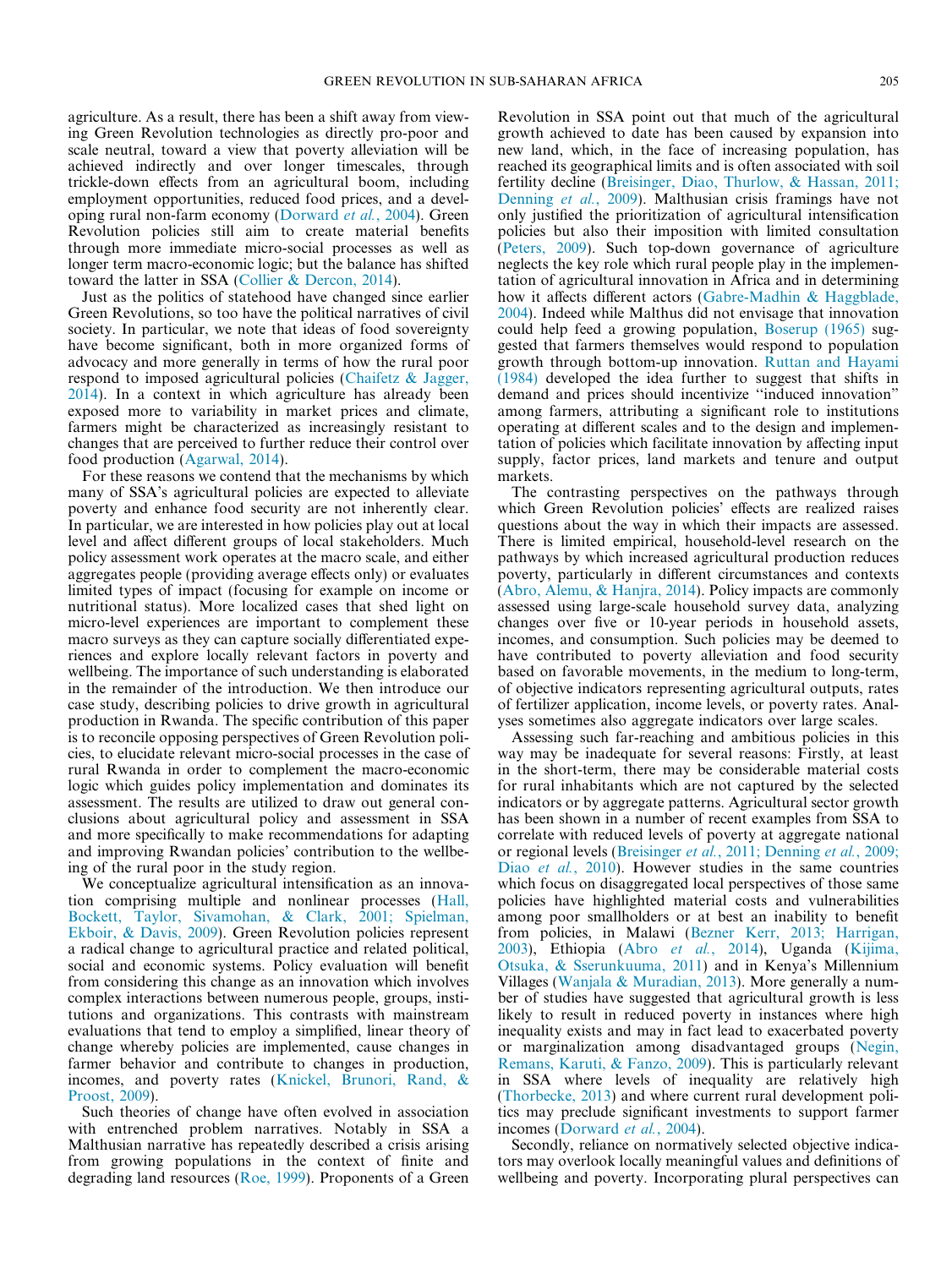be important because, for example, people may prioritize their household's food security over income maximization, and this might require e.g., staggered production rather than single harvests. Policies focused on yield maximization may ignore or phase out crops that are vital to preferred strategies of the poor, while introducing crops more vulnerable to environmental and economic variability thus undermining food sovereignty ([Kijima](#page-13-0) et al., 2011). While many judge that food security may be enhanced through increased agricultural production, others suggest that this overemphasizes national food availability over local food access and food utilization [\(Altieri,](#page-12-0) [Funes-Monzote, & Petersen, 2012; Lee, 2013](#page-12-0)). The disconnect between normative definitions of food security and interpretive studies of food security or sovereignty highlights a need to reconcile these different perspectives ([Agarwal, 2014\)](#page-12-0). Factors known to contribute to pro-poor agricultural growth include the incorporation of farmer knowledge, active involvement of farmers in decision-making, customization to local context, and provision of support to traditional practices ([Bates, 2005; Pretty, Toulmin, & Williams, 2011; Tendler,](#page-12-0) [1997; Van Donge, Henley, & Lewis, 2012\)](#page-12-0).

Thirdly, attention to micro-level mechanisms can improve understanding of the interactions between people, groups and institutions which determine how policies are actually implemented and experienced. The pathways to innovation, including levels of participation, may determine how the Green Revolution is experienced by rural people, and ultimately determine its effectiveness in alleviating poverty. Furthermore the chronically poor often require targeted policies such as social protection to address the power relations which reproduce their poverty ([Cleaver, 2005; Hulme & Shepherd,](#page-12-0) [2003\)](#page-12-0). Top-down policies justified through narratives of crisis have been associated with negative implications for the poor in terms of impacted agency and marginalization, both in SSA ([Bates, 2005; Berry, 1997; Peters, 2004](#page-12-0)) and elsewhere [\(Li,](#page-13-0) [1999; Tendler, 1997](#page-13-0)).

Lastly, agricultural policies are only one driver of change in the lives of rural inhabitants. Globalization, climate change, population change, new technologies, and social change are all exerting increasing influence. Household census data may be inadequate to assess policy impacts and require supporting information in order to establish causal relationships, i.e., the extent to which observed changes in indicators such as poverty rates or consumption are attributable to the policy in question as opposed to other drivers of change [\(Shaffer, 2013; White,](#page-13-0) [2009\)](#page-13-0).

This study utilizes a multidimensional wellbeing approach ([Gough & McGregor, 2007\)](#page-12-0) to assess impacts of agricultural modernization policies. Here we focus on the two most significant policies effecting agricultural transformation: the Rwandan Land Policy ([ROR., 2004\)](#page-13-0) and the Crop Intensification Program ([MINAGRI, 2008\)](#page-13-0). Rwanda provides a fascinating example for such analysis as its rural population suffers great difficulties, faces rapid change and has been exposed to internationally-supported policies to promote land reform and agricultural transformation [\(Van Damme, Ansoms, &](#page-14-0) [Baret, 2014](#page-14-0)). Rwanda exhibits the highest population density on mainland Africa and 89% of the labor force is involved in agriculture [\(McMillan & Headey, 2014](#page-13-0)). The population is growing rapidly, expected to increase from close to 10 million in 2009 to between 13.5 and 15 million in 2022 [\(NISR,](#page-13-0) [2007\)](#page-13-0). Nationally, average land size per household is only 0.76 hectares [\(NISR, 2010\)](#page-13-0) and as many as a quarter of rural households are virtually landless (Jayne et al.[, 2003](#page-13-0)). Some argue that Rwanda therefore provides a startling example of the Malthusian trap ([Van Hoyweghen, 1999\)](#page-14-0). Land scarcity has even been proposed as a factor in the 1990–94 war and genocide which killed  $10\%$  of the population (André & [Platteau, 1998; Percival & Homer-Dixon, 1996](#page-12-0)).

Although agriculture is the primary occupation nationwide, this study centers on rural inhabitants in the mountainous west of Rwanda, where population density is highest, land holdings smallest, infrastructure least developed and efforts to enhance land productivity arguably the most challenging. Soils across much of the country exhibit characteristics which can limit crop production, being acidic, with limited nutrients and organic content ([Roose & Ndayizigiye, 1997; Verdoodt &](#page-13-0) [Van Ranst, 2006\)](#page-13-0), though this is particularly acute in parts of the mountainous west where heavy rains remove them from exposed soils [\(Drechsel, Gyiele, Kunze, & Cofie, 2001;](#page-12-0) [Mupenzi, Varenyam, Habiyaremye, Theoneste, &](#page-12-0) [Emmanuel, 2011\)](#page-12-0). Poverty is also more acute in the more remote west, where the majority of children between six months and five years old suffer from chronic malnutrition ([WFP, 2012\)](#page-14-0).

Despite these obstacles, Rwanda's agricultural policies have been pronounced as successful in alleviating poverty and enhancing food security [\(IMF, 2011](#page-13-0)). Rwanda has enjoyed a period of consistent economic growth, increases in crop production, and a fall in income-based poverty from 57% in 2006 to 45% in 2011 [\(NISR, 2012](#page-13-0)). Though Rwanda is considered internationally to be a shining example of successful economic and social development ([Crisafulli & Redmond, 2012](#page-12-0)), the governance of change is the subject of debate [\(Zorbas,](#page-14-0) [2011\)](#page-14-0). Rwanda has been described as an authoritarian developmental state [\(Booth & Golooba-Mutebi, 2012](#page-12-0)). Some highlight the achievements of the state in overseeing successful rebuilding and reconciliation in a post-genocide era, despite limited democracy and top-down decision making [\(Clark &](#page-12-0) [Kaufman, 2008](#page-12-0)). But whether focusing on development outcomes or governance concerns, few studies have paid attention to the perspectives of rural inhabitants themselves [\(de Lame,](#page-12-0) [2005; Ingelaere, 2010\)](#page-12-0).

By focusing on local experiences and wellbeing priorities, this study challenges the sufficiency of national-level statistics that support generalized claims of rural development success. It advocates for greater scrutiny of similar far-reaching policies and recommends forms of compromise through which innovation is induced and embedded alongside locallyvalued modes of production rather than imposed.

# 2. AGRICULTURAL MODERNIZATION POLICY IN RWANDA

The Government of Rwanda's agricultural policies aim to transform farming practice nationwide. This involves a rapid shift away from traditional modes of production toward specialization in a small number of government-approved, marketable staple or cash crops. The two major components of this strategy are the Rwandan Land Policy ([ROR, 2004](#page-13-0)) and the Crop Intensification Program ([MINAGRI, 2008](#page-13-0)). The Rwandan Land Policy, introduced in 2004, states that current trends lead toward ''a completely degraded land as a result of such archaic agricultural practices, unable to meet the food demand of an ever increasing population," [\(ROR, 2004](#page-13-0)). The polyculture system of farming practices is described as a:

''simple self-subsistence agriculture based on working the land without caring for its conservation or the improvement of its production capacity," which ''hinders all forms of technical innovations... What prevails therefore is a mediocre agriculture that has no future, characterized by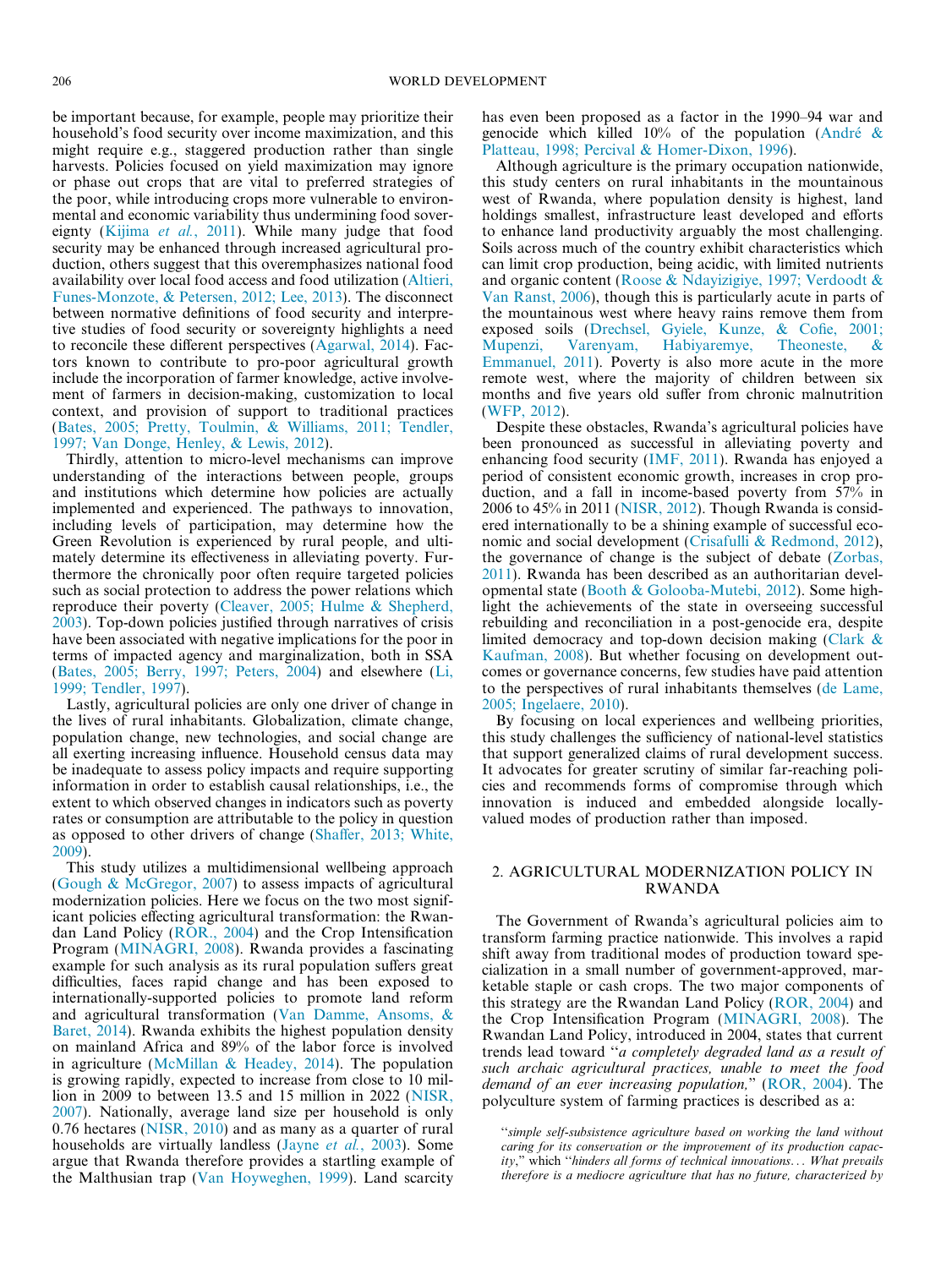tiny plots on which the prevailing crops are sweet potatoes, sorghum and beans for domestic consumption... Obviously, the share of such agricultural produce that goes onto the market is insignificant, if non-existent."

The two policies combine to govern rural practices in a topdown administrative manner: through formalization and control over land tenure; regulation of farming practices, and; by cascading down powers of enforcement and policy targets to local government officials. Regarding tenure, the 2004 Land Policy highlighted that all land was effectively government property and belongs to citizens on a conditional, leasehold basis, restricting further fragmentation of plots through hereditary transfer: To ensure achievement of production goals for production of specific edible or cash crops ''it should be possible for the government to repossess the land if the owner or holder of the land rights has failed to use it in accordance with the law," ([ROR, 2004](#page-13-0)). Subsequently a Crop Intensification Program (CIP) has been introduced to control production through designation of regions for crop types, to ensure widespread use of new technologies through making approved seed types and subsidized chemical fertilizers available and to set strict and simple time-scaled targets to make sure that the desired production of those crops is achieved [\(MINAGRI,](#page-13-0) [2008](#page-13-0)). The Rwandan government, supported by international donors, has attempted to monetize the agrarian economy and align rural production with national economic goals, proposing that ''agriculture in Rwanda should be oriented towards specialization...to manage the land and use it in an efficient, uniform manner," [\(ROR, 2004](#page-13-0)). The government now specifies what each Rwandan can grow in which season (there are two main growing seasons through the year) by determining regional specializations for individual crops. The crop types allocated to each administrative area are based upon a higher level spatial planning exercise utilizing data on soils, climate, and government judgement on the needs of the national economy, including export demand [\(Huggins, 2014\)](#page-13-0). As a result large areas of land were designated suitable for one of six approved edible crops such as maize (now deemed suitable to be grown in most of the west of Rwanda) or cash crops such as tea which may serve to boost national exports as well as local food security. The CIP policy has been implemented nationally through "*imihigo*" targets, for which local officials are held accountable ([MINAGRI, 2008\)](#page-13-0) and for which fines are imposed on or land reallocated from farmers who fail to comply [\(Ingelaere, 2011; Van Damme](#page-13-0) et al., 2014).

Rwandan smallholders have traditionally dealt with the environmental constraints placed upon them through a system of polyculture. Farmers cultivate a wide variety of crops, dependent upon fine-scale environmental gradients, with varied sowing dates and overlapping crop cycles, such that some crops are frequently planted in among one another and mixes can differ even within a small plot [\(de Lame, 2005; Verdoodt &](#page-12-0) [Van Ranst, 2006](#page-12-0)). In the west of the country, the 2008 national agricultural survey revealed that farmers grew sixty different types of edible crops, with 95% of farmers using traditional polyculture at that time [\(NISR, 2010](#page-13-0)). Prior to introduction of the new policies, subsistence farming was the main source of harvests for sweet potato  $(61\%)$ , banana  $(63\%)$ , and beans (68%), and these crops dominated national food production ([WFP, 2009\)](#page-14-0). While 13% of farmers grew cash crops such as tea or coffee in 2008, these were most often grown alongside a mix of edible crops [\(NISR, 2010\)](#page-13-0).

As a result of the two policies described, use of provided seeds is claimed to have risen nationally from 3% to 40% of households during 2007–11, fertilizer use increased from 8 to 23 kg per hectare and production increased accordingly ([MINAGRI, 2011\)](#page-13-0). Gains in production of the six prioritized crops of maize, wheat, potato, cassava, rice, and beans all exceeded their national targets in 2008 on the way to a 30% proposed increase during 2006–12, as did production of tea ([IMF, 2011](#page-13-0)). The area under production of these crops was planned to increase from less than half a million hectares in 2007 to approximately 1.8 million hectares in 2013 ([MINAGRI, 2011](#page-13-0)). Crop production per capita has risen steadily since 2001 but since 2008 has risen more rapidly to levels comparable to those experienced pre-1994 (data from [http://data.worldbank.org/country/rwanda\)](http://data.worldbank.org/country/rwanda). The Ministry of Agriculture ([MINAGRI, 2011\)](#page-13-0) reported that ''the program has provided the much needed foundation for a positive change in Rwanda's agriculture development. CIP has also revealed the massive potential that exists in the country in increasing the smallholder agricultural productivity."

## 3. METHODS AND STUDY SITES

Using mixed methods social research this study applies a multidimensional wellbeing framework [\(Figure 1,](#page-4-0) [Gough &](#page-12-0) [McGregor, 2007\)](#page-12-0). These methods generate differentiated forms of data, including objective indicators of assets such as land size and housing standards which are then averaged across different social groups, but also links these to interpretive approaches associated with detailed testimonies of individual interview respondents. Attempts are made to: (1) explore how rural people define wellbeing; (2) analyze differences in wellbeing between socio-economic groups, socioethnic groups and sites; (3) examine changes in wellbeing over the previous ten years; and (4) examine how the policies employed to promote agricultural modernization affect wellbeing outcomes for socially differentiated kinds of rural people.

The wellbeing framework utilized for the analysis looks at the diversity of factors involved in ''what a person has, what they can do and how they think and feel about what they both have and can do," and puts the focus very much on people and their own perceptions, rather than policies, instruments or institutions. Resources represent ''What a person has," building on the sustainable livelihoods framework's five types of capital: natural, human, material, cultural, and social ([Bebbington, 1999\)](#page-12-0). It is this mix of resources which enables a person to achieve wellbeing outcomes or ''what they can do," including meeting basic needs or satisfying wants or goals in regard to different aspects of life such as health or social relationships. We consider basic needs as in [Doyal and](#page-12-0) [Gough \(1991\),](#page-12-0) i.e., the level below which harm of an objective kind will result for any individual.

The definition of wellbeing comprises meaning as a subjective dimension in addition to material wellbeing ([Gough,](#page-12-0) [McGregor, & Camfield, 2007](#page-12-0)) to focus on individuals' own ideas of what is important and represents a good quality of life. The subjective dimension represents ''how they [interviewees] think and feel about what they both have and can do," ([McGregor, Camfield, & Woodcock, 2009\)](#page-13-0). This subjectivity allows for variation in ways of thinking and acting between individuals and groups of people, in terms of their individual agency and socially constructed or '''inter subjective" social relations, cultural values, beliefs, and practices [\(Coulthard, 2008\)](#page-12-0).

This study was conducted in eight villages across three sites in mountainous western Rwanda [\(Figure 2\)](#page-4-0) between October 2011 and June 2012. The three sites were selected because of their geographical and administrative separation in different districts but also because they differ on a gradient of remoteness and in terms of infrastructure and opportunities for both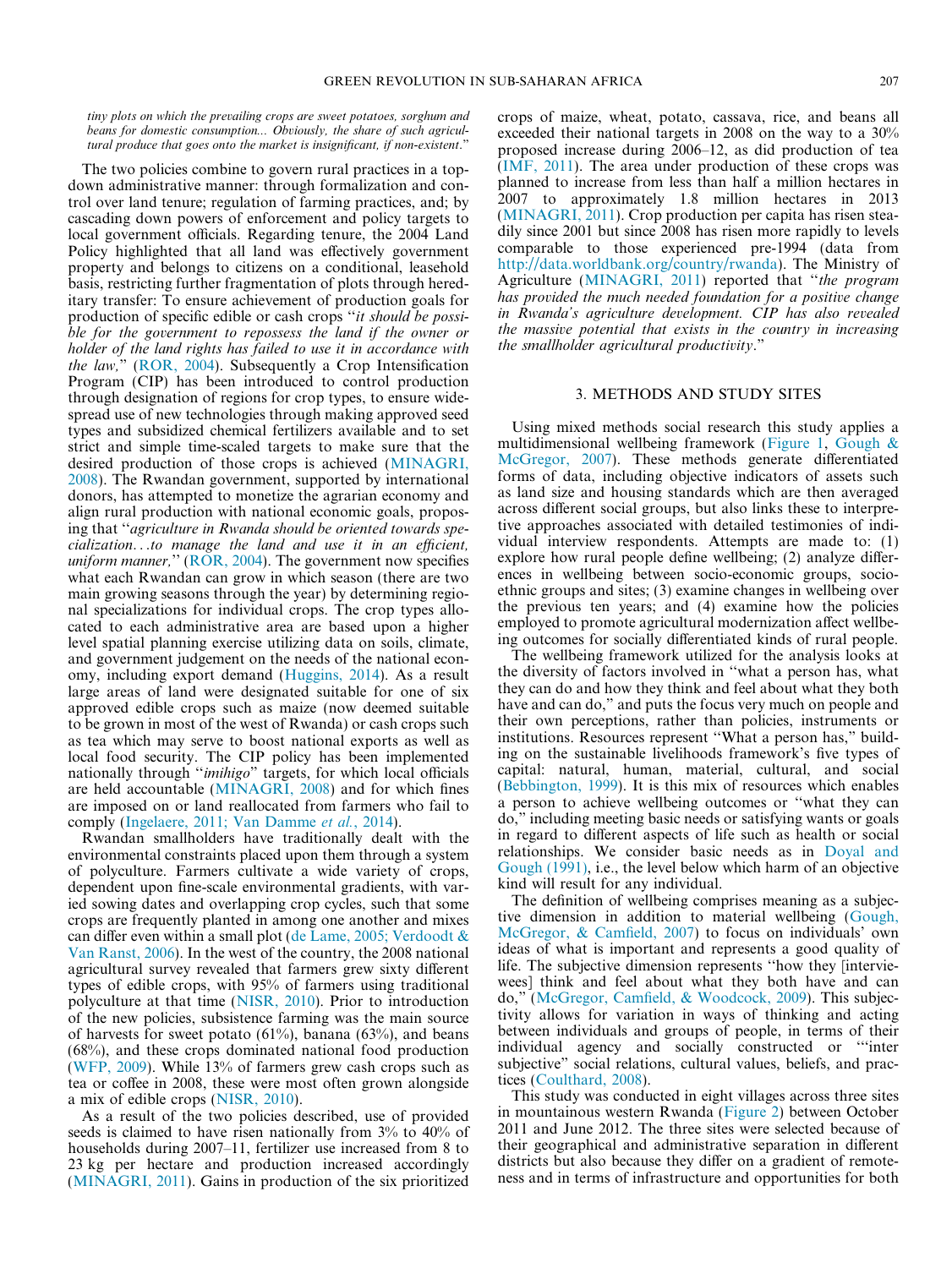#### <span id="page-4-0"></span>208 WORLD DEVELOPMENT



Figure 1. Conceptual framework of human wellbeing and drivers of change.



Figure 2. The three Rwandan districts in which study sites were located (Rutsiro, Nyamasheke, and Nyamagabe). Source: The authors.

agricultural and non-agricultural incomes. Eight villages were selected across the three sites to give a representation of the variety of social and ethnic groups present. There are 30 districts in Rwanda, divided into over 400 sectors, each containing on average more than 30 villages. Villages usually comprise less than 200 households. A village may consist entirely of a single ethnic group or people with a similar shared history, whether long-term residents (predominantly Hutu), returnees from neighboring countries such as DRC (primarily Tutsi), who were provided with housing and land when they resettled after the 1994 genocide, or Twa pygmies who have gradually been removed from their traditional lives in the region's tropical forests and provided more conventional homes.

To explore local conceptions of wellbeing, a focus group was conducted in each village with between five and seven participants. Participants were selected randomly by researchers from lists of households held by local administrators, with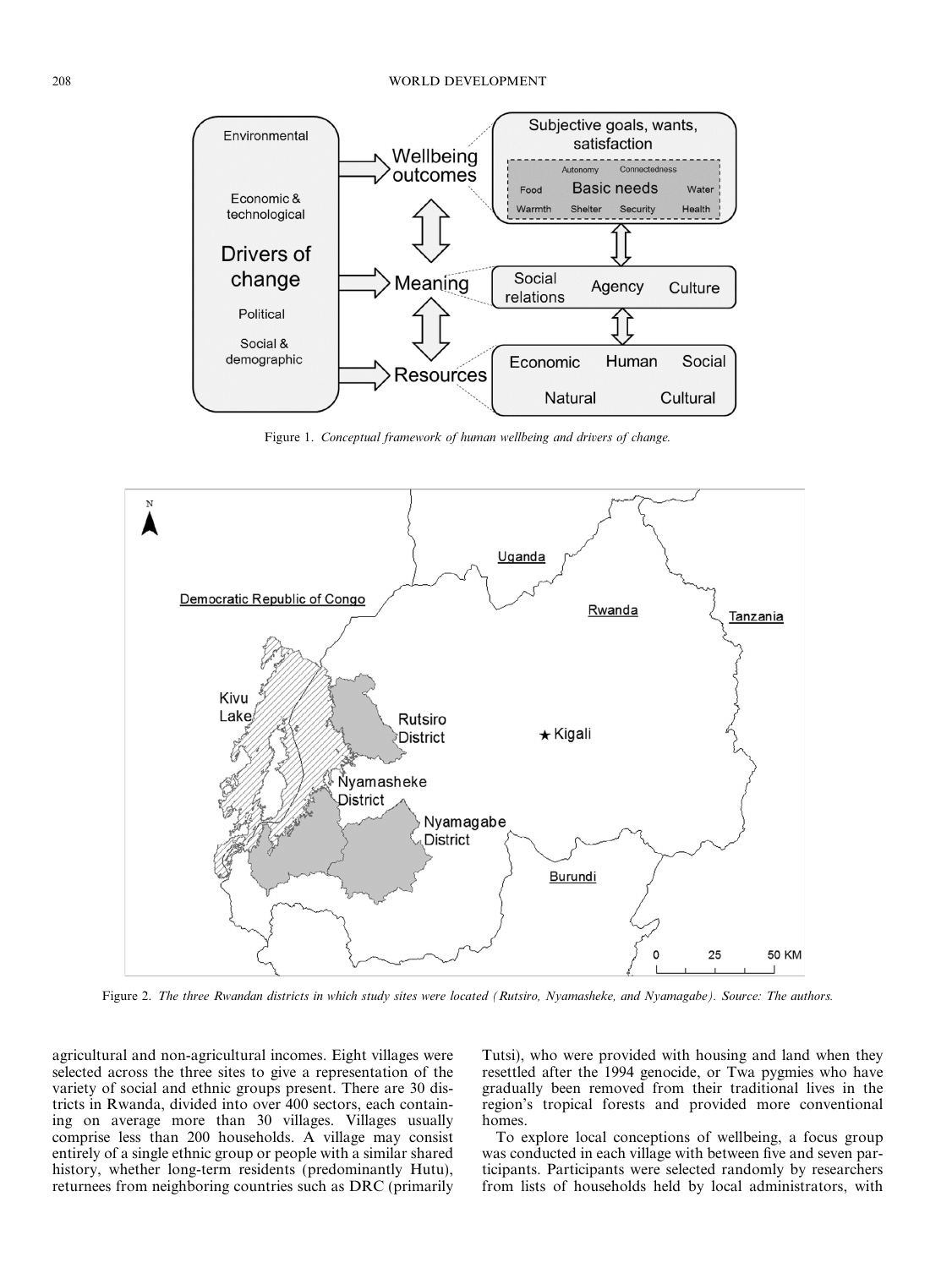male and female members of households asked alternately to take part. This provided a broad range of participants based on gender, age, and ethnic group. Participants were asked what they felt is required to live a good life in that particular village and discussion was encouraged until no further answers were provided, to enable locally grounded definitions of wellbeing to be developed.

Semi-structured interviews were then conducted with randomly selected respondents from more than 10% of households in each village (165 in total representing between  $12\%$ ) and 17% of the overall number of households in each village: 15 minimum, 30 maximum per village). Again participants were selected randomly by researchers from lists of households held by local administrators. Interviews were conducted with either adult male (mostly considered household head) or adult female in that household. Overall 42% of respondents were male, 58% were female and 19% of households had only a female head of household.

One hundred and sixty five households may be considered a small sample size in comparison to studies based on government census data, and this was a relatively "'small  $n$ " rather than ''large n" study. However interviews collected a large array of both qualitative and quantitative data from each household to support an analysis of wellbeing in complementary objective and subjective terms. Data allowed for disaggregation of households on several levels, development of context-specific indicators of wellbeing, exploration of social processes affecting individual and household outcomes, and also attention to causal relationships effecting changes. This approach, while attempting to include interpretations of rural perspectives, did not privilege the peasant way of life as superior to more developed alternatives, but could instead be considered exploratory and neutral, with attempts being made to avoid ideological bias. Interviews contained a number of open questions, providing space to explore topics considered important to the participant and the subjective meaning they applied to different domains of life in line with the framework in [Fig](#page-4-0)[ure 1](#page-4-0). More objective data included the demographic and socio-economic characteristics of people within each household, their resources, education, occupation, and land practices, their ability to meet specific basic needs, and the ways in which each had changed over the past ten years.

We consider wellbeing an ongoing process, influenced by economic, social, environmental, and political change ([Fig](#page-4-0)[ure 1\)](#page-4-0) and adopt a timeframe of ten years to study agrarian change [\(Berry, 1993\)](#page-12-0). To attempt to differentiate between groups of households based on socio-economic status, a hierarchical cluster analysis was conducted to create meaningful groups of households based on the main material and human resources put forward by participants in focus groups as being most important for their wellbeing. Clustering was agglomerative using between-group linkages and squared Euclidean distances with standardized values to account for the different scales of the four variables described below.

# 4. EMPIRICAL FINDINGS—VARIATION IN AND TRENDS RELATING TO WELLBEING IN RURAL WESTERN RWANDA

The results section firstly explores local conceptions of wellbeing. Secondly households are differentiated to show the variation which exists socio-economically, socio-ethnically and between the three sites. Subsequently changes in the wellbeing of rural households are discussed and the role of agricultural policy alongside other interrelated drivers is explored.

#### (a) Local conceptions of wellbeing

Results from focus groups yielded eight types of resources, both tangible and intangible, which were put forward by respondents as priorities for wellbeing in at least six of the eight villages (Table 1).

#### (b) Differences in wellbeing between households

Hierarchical cluster analysis was performed based on the four quantifiable material and human resources put forward in focus groups as making the greatest contribution to wellbeing: land, livestock, occupation, and shelter (recorded during household interviews). The analysis illustrates some realities regarding levels of poverty, and provides a means to differentiate the impacts of policies on socio-economic groups (alongside gender, ethnicity, and geographic location). Each variable was split into categories, comprising between three and six bands for the household-level analysis:

*Land size:* Less than 0.1 hectare  $(17\%)$ ; 0.1–0.25 ha  $(23\%)$ ; 0.26–0.5 ha (22%); 0.51–1 ha (19%); 1.1–2.5 ha (14%) and  $>2.5$  ha  $(4\%)$ .

Livestock: No livestock (33%); small livestock (sheep, pig or goat) or borrowed cow (17% and 14%, respectively); own one cow (22%) and; own two cows or more  $(14\%)$ .

House size and type: Very small houses of one room or very basic constructions of earth and sticks (25%); small houses of three rooms or less, constructed with large adobe or concrete blocks (42%); and larger houses built with concrete or manufactured bricks (33%).

Occupation: Rural livelihoods are extremely diverse and 25 different income streams were identified across households. Households very rarely engage in only one of these and

Table 1. Factors considered by participants to be important to their wellbeing and rationale provided

| Component of wellbeing                              | Rationale provided                                                                 |
|-----------------------------------------------------|------------------------------------------------------------------------------------|
| Land                                                | To produce food for the household, to earn income from trading crops,              |
|                                                     | and to utilize knowledge of farming practices                                      |
| Livestock                                           | For production of manure to enable effective crop growth and provide               |
| Suitable shelter                                    | To guard from the extremes of cold and rain                                        |
| Infrastructure, particularly paved roads,           | Linked to opportunities for both trade and work                                    |
| transport networks and electricity                  |                                                                                    |
| Access to work opportunities                        | Enables people to exploit different income streams among the diverse rural economy |
| Good health                                         | Enabling people to work and contribute to household needs                          |
| Social relations and sharing between households     | To maintain good relations and as a crucial safety net for the poor                |
| The freedom for people to be able to make their     | Centrally designed rules can impose too many constraints on villagers              |
| own decisions about how to act to achieve wellbeing |                                                                                    |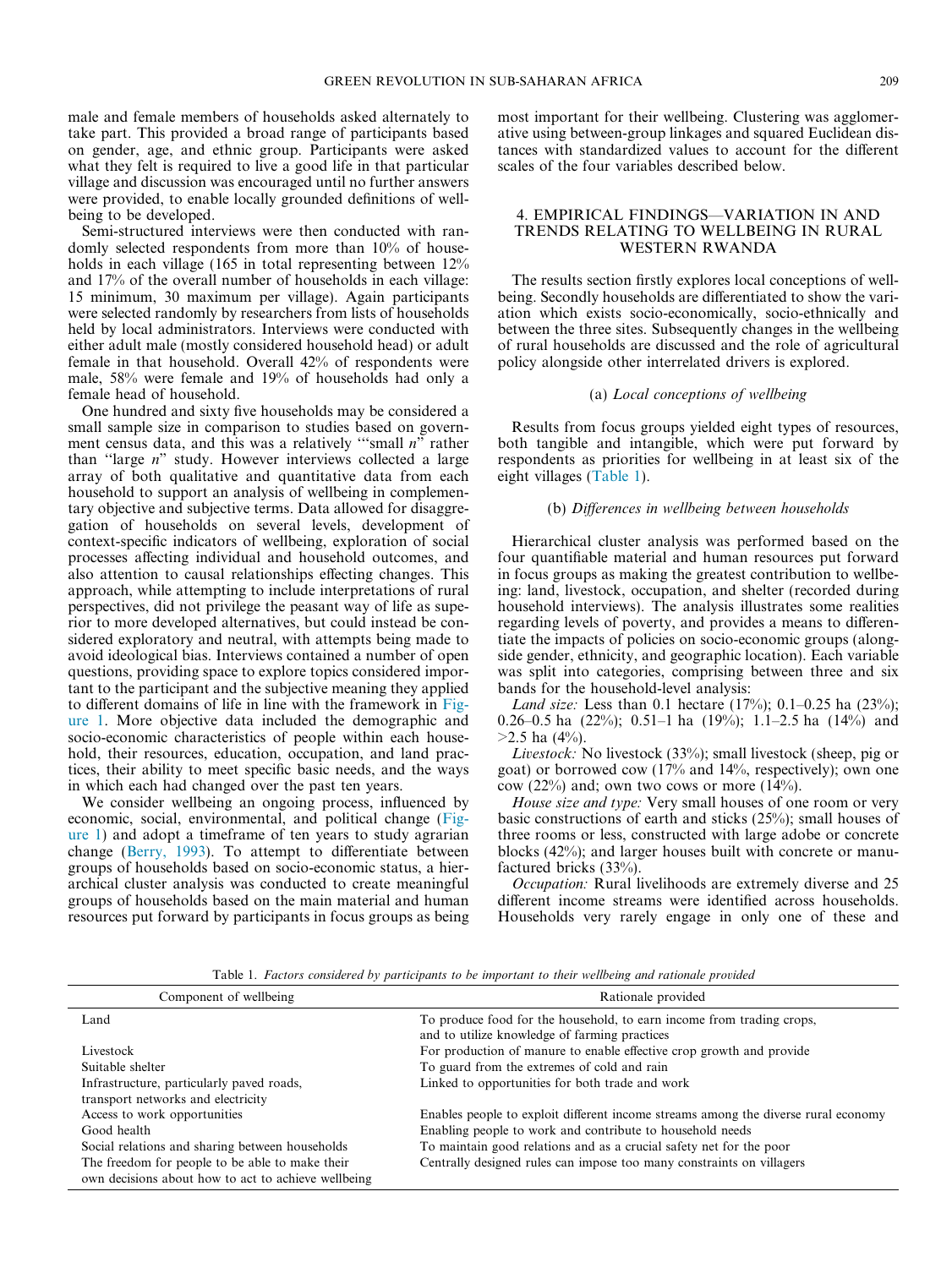occupation type was divided into four categories: subsistence agriculture or agricultural labor only (17%); other laboring work such as tea labor, building, charcoal making, or brewing (25%); own trade such as crop trade and those who own a shop (36%); and finally professionals such as builders, teachers, administrators, mechanics or drivers (22%).

The hierarchical cluster analysis revealed four main socioeconomic groups within study sites and exposed a clear ranking in terms of material and human resources (Table 2). It also displayed the extent of poverty within study sites. 34% of households could be classed as laborers with no land or only very small plots and a further 38% as resource-poor workers, leaving only 28% who could be classed as belonging to two relatively wealthy groups. One household was shown as an outlier and could not be grouped with others, being landless professionals (a relatively wealthy couple who lost all of their land to a government reforestation project without compensation). Analyses of variance revealed that groups one to four were significantly different from one another at a 5% significance level, except for the relatively wealthy households without livestock, whose livestock holdings were unsurprisingly similar to landless laborers.

The difference in resources available to groups has clear implications for their wellbeing outcomes, including their ability to meet basic needs ([Table 3\)](#page-7-0). Households with little land were unable to produce sufficient food or income, particularly in the absence of livestock to provide manure. For many, additional work was not able to provide sufficient income to make up the shortfall in food production and 39% of the overall sample population failed to eat at all on at least one day per month. This included 75% of landless laborers, for whom scarcity was likely to occur more frequently. More than half of landless laborers failed to afford health insurance, despite nearly a third of households in that category being paid for by the government or donors. For 89% of households in the landless laborer category the only access to fuel for warmth and cooking was through illegal collection of wood from surrounding habitats, which commonly carries risks of being fined or beaten. In contrast, of the 40 households of relatively wealthy, diversified farmers 68% traded crops (as opposed to 4% of laborers), more than half also traded wood from their private forests and only 13% suffered food scarcity one day per month or more.

The socio-economic groups produced through the cluster analysis correlated strongly with socio-ethnic groups. 88% of Twa were classed as landless laborers and not one Twa household fell in the two highest socio-economic groups [\(Table 3](#page-7-0)). This contrasted dramatically to returnees from DRC, of whom only 7% of households were classed as landless laborers and for whom 43% were classed in the higher two categories, compared to 29% of long-term residents. As such, returnees from DRC had considerably higher land holdings, on average, than the other two groups with 1.73 hectares compared to 0.68 hectares for long-term residents and 0.22 hectares for Twa. Returnees had often spent years in refugee camps before being resettled and provided homes and usually one to two hectares of land to farm. Greater proportions of female-headed households were categorized in the lower two socio-economic groups, though gender difference was not as striking as the divide between socio-ethnic groups ([Table 3\)](#page-7-0).

Occupations and land holdings differed between the three sites [\(Table 3](#page-7-0)). The site in Nyamasheke lay on a paved highway, was serviced by regular public transport, had a large tea plantation and factory, some hotels and guesthouses for tourists who visited the nearby national park and consequently had a larger market. At this site households held less

|                               | Table 2. Characteristics of groups                                                  | identified through hierarchical cluster analysis relating to land, livestock, occupation, and housing               |                                                                    |                                                                   |
|-------------------------------|-------------------------------------------------------------------------------------|---------------------------------------------------------------------------------------------------------------------|--------------------------------------------------------------------|-------------------------------------------------------------------|
|                               | Landless laborers ( $n = 56$ )                                                      | Resource poor workers $(n = 63)$                                                                                    | Relatively wealthy, diversified<br>farmers $(n = 40)$              | Relatively wealthy professionals<br>without livestock $(n = 5)$   |
| <sub>and</sub>                | Very little or no land, average 0.13 ha                                             | Small, average 0.56 ha                                                                                              | Relatively large, majority have more<br>than 1 ha, average is 2 ha | Relatively large, average 2.25 ha. All<br>grow trees commercially |
| <b>Occupation</b><br>ivestock | Majority have no livestock. 7% own a cow<br>All reliant on laboring and subsistence | Regular low-paid work or several income<br>$29%$ own a cow                                                          | Own business or professionals. 68%<br>Nearly all own cows          | All are professionals and trade crops<br>No livestock             |
| Housing                       | earning USD0.6 to USD1.5 per day<br>Small and basic houses                          | houses all have land and higher occupations<br>Mostly medium. The few with small, basic<br>streams. 43% trade crops | Relatively large houses<br>trade crops                             | All have large houses                                             |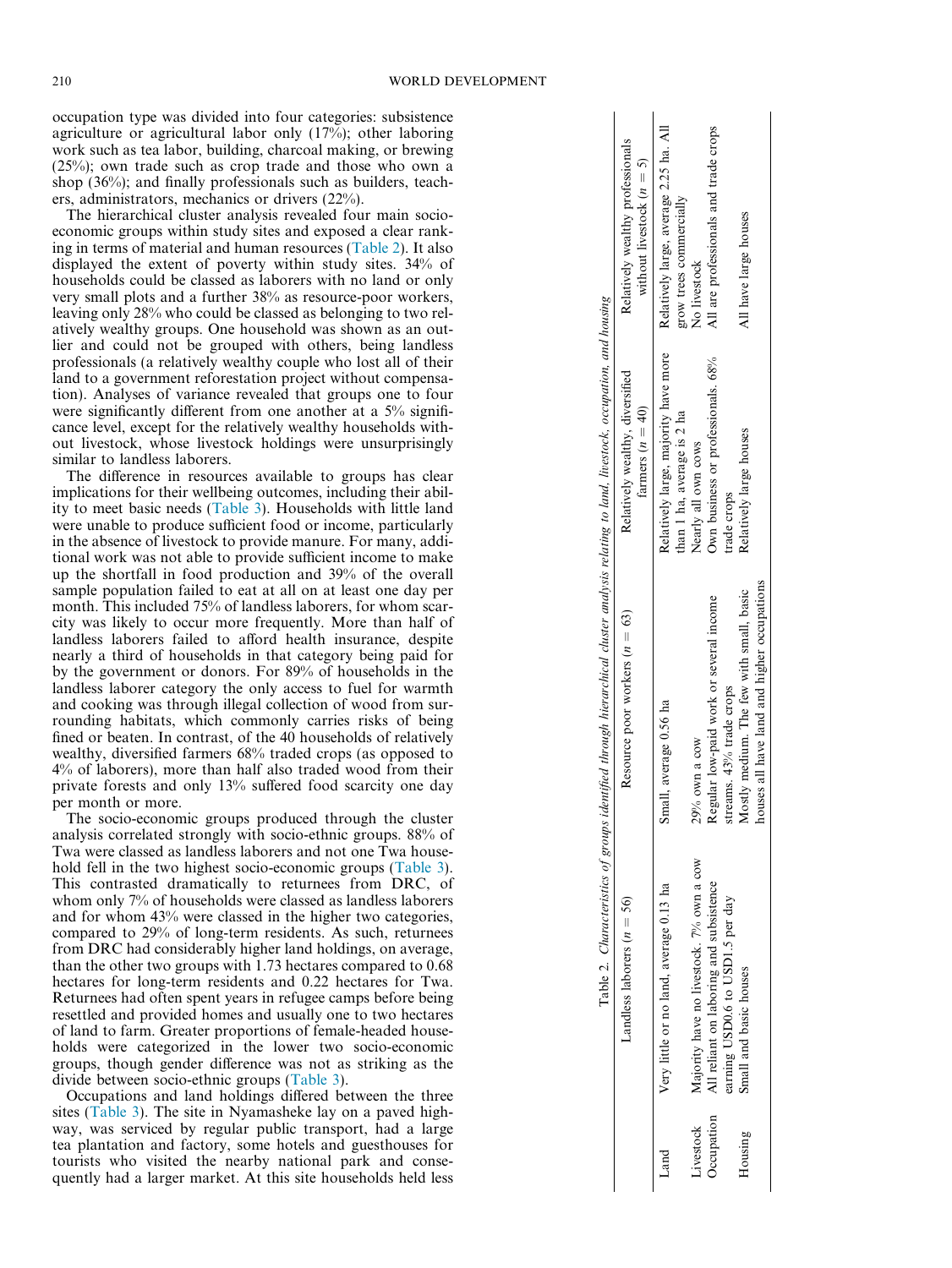<span id="page-7-0"></span>

|            |               | Socio-economic groups                                                                                                                                                                                   |                                           |                    | Geographic Locations |                | Average (range by village) $(n = 165)$ |
|------------|---------------|---------------------------------------------------------------------------------------------------------------------------------------------------------------------------------------------------------|-------------------------------------------|--------------------|----------------------|----------------|----------------------------------------|
| Landless   | Resource poor | laborers $(n = 56)$ workers $(n = 63)$ diversified farmers $(n = 40)$ without livestock $(n = 5)$ (connected site $n = 50$ ) (Remote site $n = 75$ ) (very remote site $n = 40$ )<br>Relatively wealthy | Relatively wealthy                        | Nyamasheke         | Rutsiro              | Nyamagabe      |                                        |
|            |               |                                                                                                                                                                                                         |                                           |                    |                      |                |                                        |
| 75%        | 27%           | 13%                                                                                                                                                                                                     | 20%                                       | 32%                | 37%                  | 53%            | 39% (10-87%)                           |
| 55%        |               | 28%                                                                                                                                                                                                     |                                           | $\frac{34\%}{8\%}$ | 48%                  | 28%            | 39% (20-75%)                           |
| $32\%$     | $35%$<br>11%  | $3\%$                                                                                                                                                                                                   | $\begin{array}{c} 0\% \\ 0\% \end{array}$ |                    | 23%                  | $13\%$         | $16% (0 - 67%)$                        |
| 89%        |               | 43%                                                                                                                                                                                                     | $0\%$                                     | 50%                | 57%                  | 83%            | $61\% (30 - 93\%)$                     |
|            |               |                                                                                                                                                                                                         |                                           |                    |                      |                |                                        |
|            |               | 2.00                                                                                                                                                                                                    | 2.25                                      | 0.61               | 0.74                 | $\frac{20}{2}$ | $0.81(0.3-1.8)$                        |
| 그 * s<br>0 | $0.56$<br>43% | 68%                                                                                                                                                                                                     | 100%                                      | 56%                | 19%                  | 50%            | $38% (5 - 67%$                         |
|            | 27%           | 58%                                                                                                                                                                                                     | 100%                                      | 22%                | 37%                  | 15%            | $27% (7 - 65%)$                        |
| 27%        |               | 10%                                                                                                                                                                                                     | $0\%$                                     | 22%                | 23%                  | 13%            | 20% (10-35%)                           |
|            |               |                                                                                                                                                                                                         |                                           |                    |                      |                |                                        |
| 30%        | 41%           | 25%                                                                                                                                                                                                     | 4%                                        | 98%                | 52%                  | $60\%$         | 73% (13-97%)                           |
| $7\%$      | 46%           | 43%                                                                                                                                                                                                     | 4%                                        | $2\%$              | 25%                  | 21%            | 17% (0-85%)                            |
| 88%        | 12%           | $0\%$                                                                                                                                                                                                   | $0\%$                                     | $0\%$              | 19%                  | 8%             | $10% (0-87%)$                          |

 $Table 3$ . Key characteristics by socio-economic group, socio-ethnic group and by study site

land on average, likely due to their more diversified incomes and the greater private interests in land use. Land holdings were highest in the most remote site, Nyamagabe, with no paved road or public transport, but where 50% of households were able to trade at least some crops. However 53% suffered food scarcity compared to 32% in Nyamasheke, where important unskilled options for earning income included cutting trees and picking tea. The proportion of landless laborers was similar at all three sites, between 32% and 38% of the sample population.

### (c) Changes in wellbeing over time

The vast majority of respondents perceived wellbeing as a whole to be decreasing. In support of this claim strong downward trends in key material resources were recorded in the three study sites ([Table 4\)](#page-8-0). This perceived trend came despite wellbeing gains highlighted in certain areas of respondents' lives, specifically regarding physical security and the provision of health and education services.

Of the 28% of sample households whose land holdings decreased [\(Table 4](#page-8-0)), 4% decreased directly as a result of parents passing holdings to their children and the other 24% were due to the sale of plots. Many households had sold land over the previous decade when faced with a need to feed their family or to meet other costs associated with basic needs. 36% of landless laborers lost land during that period, which equates to 12% of the sample having fallen into the landless laborer category within approximately a decade.

Across the three sites, wealthier households were able to take advantage of the sale of resources, particularly land, by poorer households [\(Table 4\)](#page-8-0). Changes in land holdings were not consistently observed across households, but rather differed across socio-economic groups, and 16% of all sample households, primarily those in the two highest socioeconomic groups, were able to acquire more land than they had ten years previously through purchase [\(Table 4](#page-8-0)).

Reductions in livestock holdings were dramatic in the study areas: 45% of households reduced livestock holdings ([Table 4\)](#page-8-0). This reduction similarly affected all four socio-economic groups.

Eighty-four percent of households interviewed stated that they had changed the type of food the household ate or reduced the frequency of meals due to price changes as the cost of common foods such as beans, cassava and potatoes intermittently increased. This figure included 100% of landless laborers and very high proportions for the two most remote sites ([Table 4\)](#page-8-0).

The rapidity of change in western Rwanda is underlined by the decrease in the proportion of households trading their own edible crops over the preceding decade. Thirty-seven percent of the sample ceased trading edible crops over the period, a key income-generating activity for most. The proportion of households ceasing trade of crops was much lower in Nyamasheke, the site where livelihoods were more diversified, at only 8%. Loss of resources were also least pronounced at this site: lower proportions sold land, reduced livestock or changed the type of food they bought due to price increases [\(Table 4\)](#page-8-0).

#### (d) Drivers of change: the impacts of agricultural policy

Land and livestock sales, changes in food consumption and occupations were caused not only by agricultural policies but by a number of cumulative drivers. The impacts of the National Land Policy and CIP were interrelated with a number of other political, economic, social, and environmental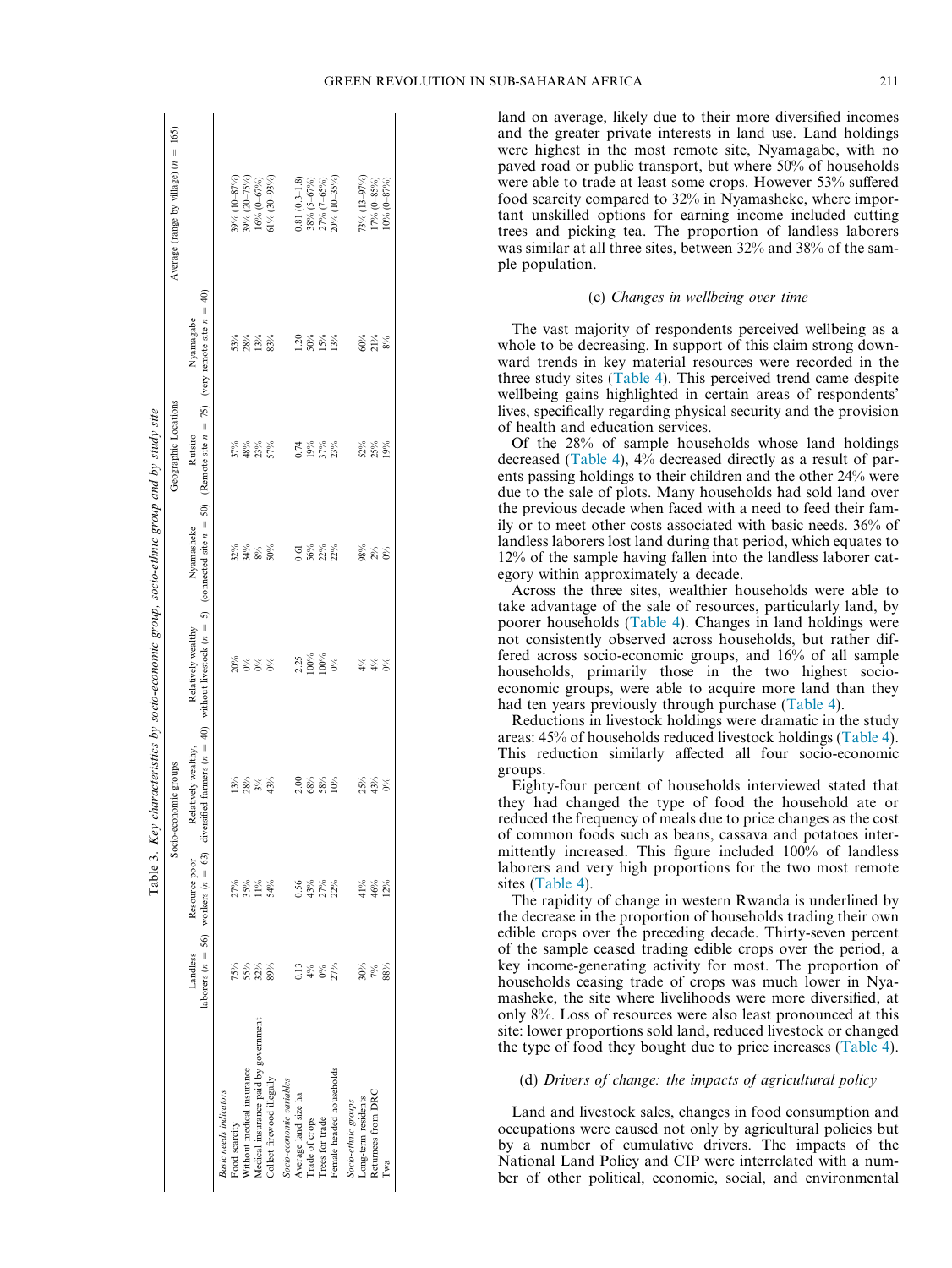<span id="page-8-0"></span>

|                                   |                                                   | Socio-economic          | groups                                                    |                                                         |                                                                          | Geographic Locations |                                               | Average (range by village) |
|-----------------------------------|---------------------------------------------------|-------------------------|-----------------------------------------------------------|---------------------------------------------------------|--------------------------------------------------------------------------|----------------------|-----------------------------------------------|----------------------------|
|                                   | Landless laborers Resource poor<br>$(n = 56)$ (%) | $(n = 63)(%$<br>workers | Relatively wealthy,<br>diversified farmers<br>$n = 40(%)$ | without livestock<br>Relatively wealthy<br>$(n = 5)(%)$ | (connected site $n = 50$ ) (%) (Remote site $n = 75$ ) (%)<br>Nyamasheke | Rutsiro              | (very remote site $n = 40$ ) (%)<br>Nyamagabe | $(n = 165)$                |
| Land holdings decreased           |                                                   |                         |                                                           |                                                         |                                                                          |                      |                                               | $28% (5 - 55%)$            |
| Land holdings increased           |                                                   |                         |                                                           |                                                         |                                                                          |                      |                                               | $16% (7 - 25%)$            |
| Reduced livestock holdings        |                                                   |                         |                                                           |                                                         |                                                                          |                      |                                               | 45% (5-65%)                |
| Change in food type or regularity |                                                   |                         |                                                           |                                                         |                                                                          |                      |                                               | 84% (50-100%)              |
| Began using chemical fertilizer   |                                                   |                         |                                                           |                                                         |                                                                          |                      |                                               | $32% (0 - 47%)$            |
| Credit taken from bank            |                                                   |                         |                                                           |                                                         |                                                                          |                      |                                               | $32\% (0 - 73\%)$          |
| Joined cooperative                |                                                   | z                       |                                                           |                                                         |                                                                          |                      |                                               | 16% (0-55%)                |
| Began cultivating tea             |                                                   |                         |                                                           |                                                         |                                                                          |                      |                                               | $12% (0-40%)$              |

changes occurring in the region. However, of these different drivers, agricultural policies were perceived to have imposed a major, negative change. Agricultural policies were heavily enforced through centrally established targets set for local authorities and negatively impacted participants through restrictions placed upon agricultural practices (which particularly constrained subsistence production), and reduced tenure security over agricultural land.

Agricultural modernization was experienced differentially by households of different socio-economic status. The CIP began to influence rural areas in this study from 2010, with intensive growing of single edible crops such as maize and beans (alternated between the two growing seasons) introduced gradually to the sites in Nyamasheke and Rutsiro Districts and tea production also prioritized in Nyamagabe. In response some households were able to participate in schemes to improve land management or diversify livelihoods. More than half of households in the two relatively wealthy socio-economic categories began using chemical fertilizers on their land, and much higher percentages began growing cash crops, took loans or joined cooperatives than did landless laborers or resourcepoor workers (Table 4). However, the majority of households were unable to apply this model. Only 38% of sample households grew crops for trade in 2011/12, which means that the remaining 62% who do not yield income from crop sales were unlikely to take fertilizers on credit for fear that they would be unable to repay the loan. However, land owners were obliged to cultivate specified crop varieties even when inputs were unaffordable, risking crop failure. Thus many households were compelled to substantially change their practices and crops. Many participants in this study were obliged to grow maize despite their perception that alternative crops (such as sweet potato, banana, or taro) would be more productive and leave them less vulnerable to food shortages. In total the six crop types now approved nationally through the CIP (wheat, rice, potatoes, beans, maize and cassava) and for which seed types and the associated fertilizers are now distributed by the authorities, made up only 30% of total national production in 2008 ([NISR, 2010](#page-13-0)).

Interview respondent (resource-poor worker): ''The monocropping system is not good because in the past we would grow beans and cassava together. You could take the bean harvest and eat them and also plant corn while the cassava was ripening. Then you would always have some food to eat, it was a good system. There were many different harvests we would get from that. But now if you harvest beans, as soon as you have finished eating them you begin to suffer from hunger."

Reduced tenure security due to agricultural policies was a contributory factor to the loss of land, illustrated by the following example. In areas which had been deemed suitable by the government for growing tea as a cash crop, dramatic effects on households were evident. In these regions, large areas of land were gradually being designated only for tea cultivation and land use firmly controlled. At Nyamagabe, the most remote site, 30% of households had so far been compelled to convert large areas of cropland to tea plantation (Table 4). Seedlings were provided to households, which take three to four years to reach maturity. In the meantime credit is given to households by a tea cooperative (for which subscription fees must also be paid) to pay laborers for weeding. Moreover, if a household proves unable to manage that land effectively, the government reallocates it, often without compensation. In public meetings inhabitants have been informed that the remaining land used for crops will also be converted to tea in the future. Only a minority of wealthier households see this as an opportunity to accumulate. With the majority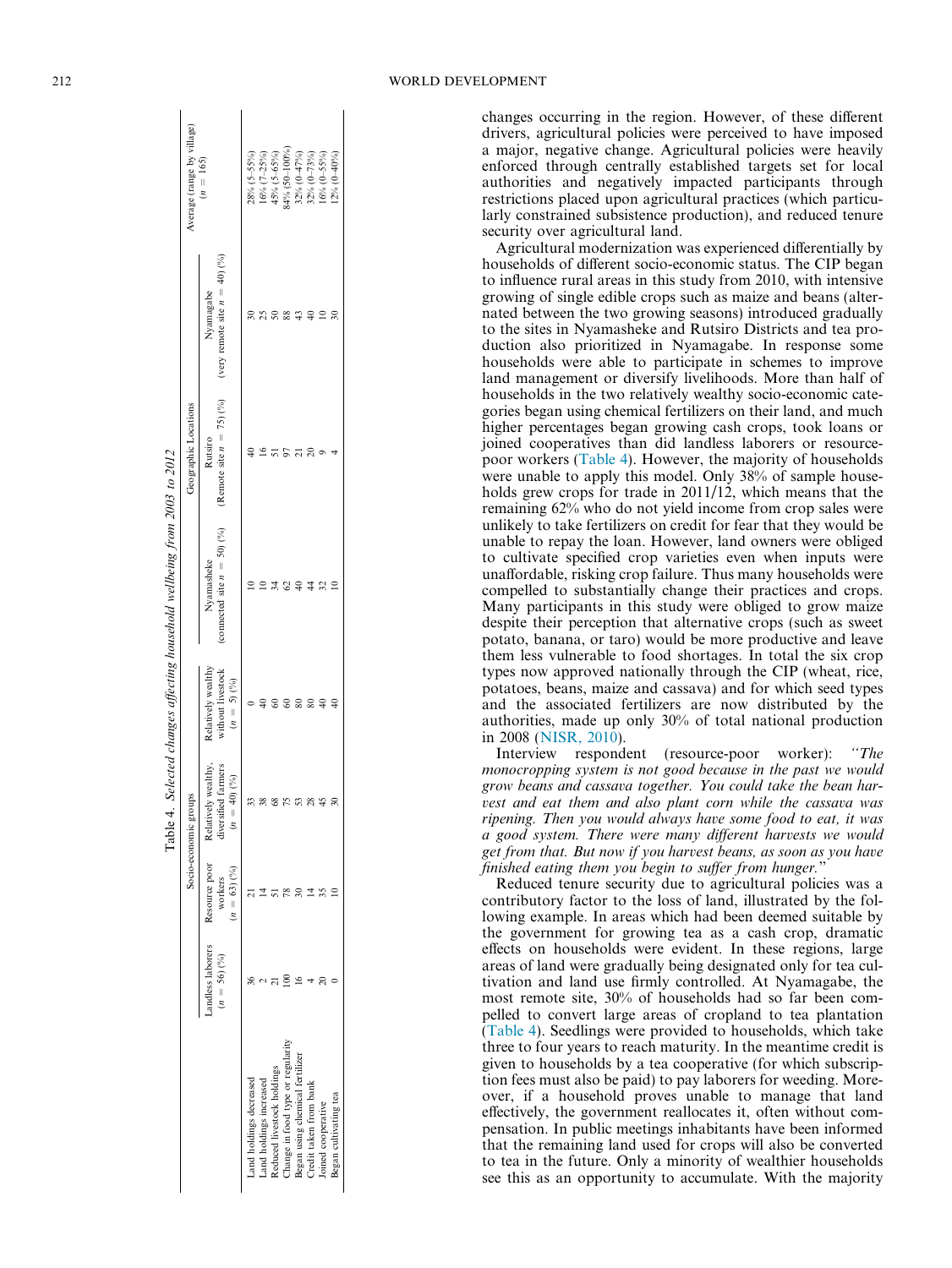pre-empting that their land may be reallocated without compensation and that they may also be relocated from their homes, many voiced an incentive to sell land for money before that could take place. 18 of the 165 households in this study had experienced expropriation from land within the last ten years by the state for afforestation, road building or agricultural projects meaning reallocation is considered highly likely to be enforced.

Interview respondent (landless laborer): ''I just wish we could do some farming here, that we could get some land to grow crops on. We are living in fear here because the house is becoming old and crumbling. We need to build another one, but we don't expect to stay here if I'm honest. The tea is coming. We can be evicted at any time.

The changes brought about by CIP also influence a broader set of subjective, nonmaterial functionings, and values. Crop specialization restricted the use and continuation of the complex local knowledge systems, harvest times and associated social patterns, labor availability and ultimately the networks of trade, communications and relations between villages and their inhabitants, who grew different crop varieties or would buy and transport them to nearby areas to exchange or trade with others. The usual streams of villagers carrying, for example, sugar cane from wetter conditions at lower altitudes upward to trade, not only for money but often simply to exchange with those who grow potatoes (which can resist frost and drier soils) have been disrupted. The villages which previously traded with one another based on their competitive advantages now frequently grow the same crops. Trade patterns therefore noticeably shifted to be dictated by local administrative borders as those are the lines by which crop selection targets are established and enforced, rather than the ecological and topographic gradients which have become engrained in those complex, culturally linked systems. This affects the very meaning of the farming practices and production because social and cultural elements which have been long-established are quickly and severely disrupted. This social and cultural impact affects long-term residents whose livelihoods have been embedded in those local systems for the longest time.

In addition to changing the types of food they grow, the majority of households had changed the types of foods they buy and eat. Many types of food were reported to have become unaffordable and as a result meals increasingly consisted of only sweet potatoes and beans for many poorer households. A number of drivers contributed to this change including reduced land holdings and crop production alongside increasing costs of living. Prices of common staples such as potatoes more than doubled over six months during 2012 and wages remained static (New Times of Rwanda, October 8, 2012). Price rises of sorghum caused half of the 10% of households trading beer to stop indefinitely representing a lost income stream. Additionally the restrictions placed upon households by the CIP against growing commonly eaten crops (sweet potatoes, potatoes, bananas, and taro among others) increased the need for many households to purchase this shortfall from market, reducing their ability to subsist.

The rapid reduction in livestock holdings was partly driven by the need for short-term disposable income to meet increased costs of living. Several dramatic increases in household expenditure had resulted from development policies, most notably the enforced requirements to use modern building materials to improve housing conditions and to purchase health insurance, the cost of which tripled in 2011 from approximately USD1.50 to USD4.50 per person per year. This increased financial burden contributed to both the low proportion of poor households able to afford insurance ([Table 3](#page-7-0)) and the frequency of land and livestock sales ([Table 4](#page-8-0)). The reduction in livestock, in turn, negatively affected cultivation. Smallholders saw manure as a requirement to enable crop growth through the maintenance of soil fertility on permanently cultivated plots.

The reduction in the proportion of households trading crops was related to all of the above changes. Sales of land and livestock and reduced soil fertility meant a reduced capacity to produce crops. Increased costs of living made inputs more difficult to afford and also increased the likelihood that households focus on subsistence production. And as described above the strict regulation of farm crops counterintuitively led to reduced harvests for trade among many households, particularly those unable to apply chemical fertilizers to the modern seed varieties.

Impacts of the policy differed between socio-ethnic groups. Further qualitative study of cultural values and related land use preferences revealed considerable variation between long-term residents, returnees from DRC, and Twa households. Long-term residents primarily practised polyculture and the vast majority expressed wishes to continue doing so. Returnees switched more readily from crop cultivation to alternative land uses, for example planting trees on their land for trade. Returnees also held more livestock on average and many used land for grazing rather than cultivation. Twa, who had negligible land holdings, relied heavily on paid labor and access to natural resources compared to other groups, and many maintained a strong cultural connection to native forests ([Dawson, 2013\)](#page-12-0).

# 5. DISCUSSION—AGRICULTURAL MODERNIZA-TION AND RURAL WELLBEING IN WESTERN RWANDA

Policies seeking to drive a Green Revolution in Sub-Saharan Africa are finding renewed support as a pathway to reduce persistent poverty and hunger. The Rwandan Land Policy and Crop Intensification Program have implemented goals to maximize production of approved crops through subsidized inputs and, with a limited off-farm economy, the wellbeing of many rural Rwandans rests upon the innovation promoted by these ambitious policies ([Pottier, 2006\)](#page-13-0). Yet as with many other contemporary Green Revolution policies in SSA, poverty alleviation is primarily sought not directly through support to rural smallholders, as was more possible and prevalent in the Green Revolutions of the 1960s to 1980s, but rather indirectly through a longer term, market-based macro-economic logic.

The agricultural transformation initiated through the Rwandan government's policies has widely been hailed as a successful one by focusing on increased yields of specific crop types, considered to represent improved food security, and through correlated reductions in indicators used to represent poverty rates ([Crisafulli & Redmond, 2012; IMF, 2011](#page-12-0)). However through conceptualizing and studying this innovation as a complex set of processes and interactions, quite different conclusions can be reached. In this study, mixed methods research collecting quantitative and qualitative was employed at the household level to provide an exploratory assessment of impacts. Through disaggregating rural households, employing a locally grounded definition of wellbeing and exploring the numerous social and political processes through which people's lives are impacted, we develop an understanding of impacts which goes beyond that facilitated by the government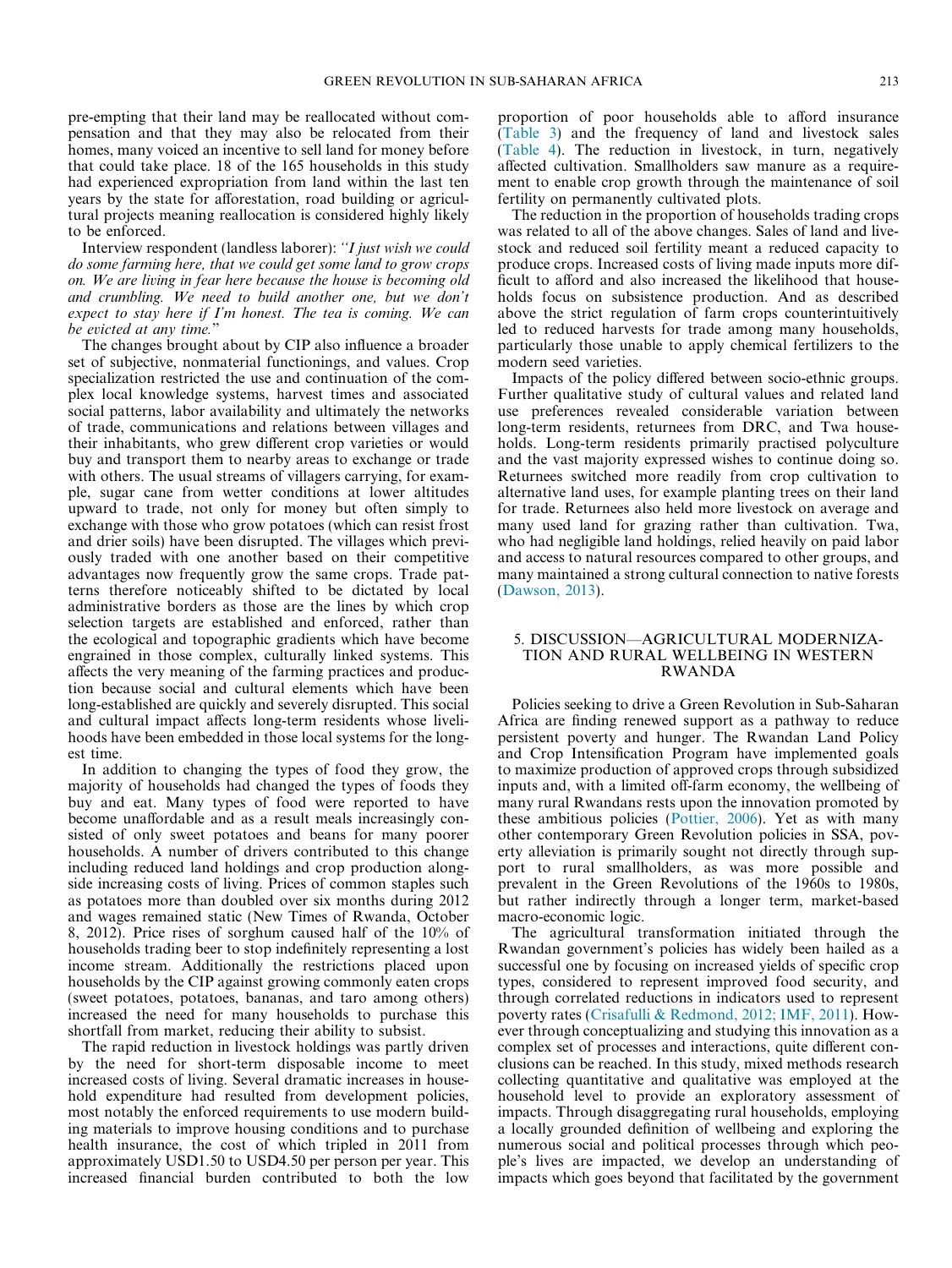census data commonly used in agricultural policy evaluation. Results of this in-depth study reveal that the Rwandan Land Policy and Crop Intensification Program fail to align solutions with the needs or values of a largely poor rural population. Supported by a crisis narrative, Rwanda's agricultural policies are authoritarian and the change they enforce is therefore an imposed innovation rather than an induced one. The lack of attention to the complex pathways through which impacts are realized leads to neglect of potentially severe short-term costs for some of the poorest in Rwandan society.

Disaggregation of the population into different socioeconomic and socio-ethnic groups reveals that agricultural policies promoting agricultural intensification cause considerable negative impacts for many rural inhabitants in western Rwanda. The change to grow a monoculture with approved seeds represents a significant adjustment, most especially for subsistence farmers and long-term residents who had practised polyculture for many generations. Among the poorest socioeconomic groups, policies contributed to increasing poverty and food insecurity. This often manifested through decreasing land tenure and subsequent frequency of land sales in the face of inability to grow approved crops successfully, and the potential threat of government reallocation of land. When uncertainty levels are high, the poor are more likely to try to maintain what they have than to try to accumulate by engaging in new and risky behaviors ([Mosley & Verschoor, 2005; Wood,](#page-13-0) [2003\)](#page-13-0). Insights into social differences from this study resonate with existing analyses of rural inequality in Rwanda. The poorest socio-economic group identified bears a strong resemblance (minimal land, livestock, poor housing, and reliance on farm laboring) to those categorized as living in ''chronic" or persistent poverty in Rwanda [\(Howe & McKay, 2007\)](#page-13-0).

This study indicates that Rwanda's agricultural policies appear to be contributing to increasing inequality. The tenure arrangements imposed through the National Land Policy and farming practice required through the Crop Intensification Program have increased government control over all agricultural land. While the majority of rural inhabitants face reduced tenure security, threats to their ability to subsist and potential fines or repossession of land, a minority of less poor households benefit from subsidized inputs and plots of land sold by or reallocated from those who were financially unable to comply with the demands of the policy ([Pritchard, 2013](#page-13-0)). For example, the allocation of areas in western Rwanda to cash crops such as tea under contract farming arrangements with the government has caused particularly dramatic changes in control over land, documented not only in this study. At a national level, 17,000 smallholder families became involved in tea farming by 2009 with ''satisfactory development outcomes" for income and assets, human and social capital, yet even those implementing the policy highlight that tea growing has proven quite unsuitable for those with small landholdings who need to allocate land to crops and cannot afford to pay membership fees for required coops and for laborers [\(IFAD,](#page-13-0) [2011\)](#page-13-0), meaning a likely land reallocation to more wealthy households. This effect has been referred to as ''control grabbing" for its impacts upon smallholder tenure, effective reallocation of power into the hands of private and state actors and changes in land use to the detriment of local inhabitants ([Huggins, 2014\)](#page-13-0). Trends of increasing inequality have been noted to result from similar policies implemented throughout SSA [\(Stein, 2011; Thorbecke, 2013\)](#page-13-0). The relationship between agricultural growth and poverty alleviation may be weaker where inequality is high (Negin *et al.*[, 2009](#page-13-0)), and with a Gini coefficient consistently above 0.5 since 2,000, Rwanda is placed among the least equal countries in the world (<http://data.worldbank.org/indicator/SI.POV.GINI>, accessed 09.07.2013).

Land scarcity is an issue for rural Rwandans as population rises, land is more frequently cultivated and soil fertility declines ([Rutunga, Janssen, Mantel, & Janssens, 2007](#page-13-0)). Yet patterns in land holdings across households in this study suggest that increasing inequality appears to characterize patterns in land holdings better than widespread scarcity leading to a Malthusian trap. Although reduced land holdings were recorded for many households in this study over the last ten years, almost as many households were able to increase their land holdings. Agricultural extensification has been possible in Rwanda, even in recent years, as large areas of wetland were recently converted through government initiatives ([Nabahungu & Visser, 2011; REMA, 2009](#page-13-0)). Furthermore the drivers of reduced land holdings were commonly economic and political, including policies promoting modernization of rural communities, suggesting that rising landlessness in Rwanda is not simply an inevitable process of environmental change but is exacerbated by policies which seek to address that very problem.

Attention to local social, cultural, and environmental context in this study revealed that local definitions of wellbeing were not well or comprehensively captured by government census data or conventional poverty indicators. Local definitions of wellbeing were multidimensional, included material and non-material elements and differed in important ways to conventional development indicators. This locally grounded conceptualization differed to include, perhaps unsurprisingly for the rural poor, land, and livestock as priorities for wellbeing, and traditional uses of them, which were strongly linked to household-level food security. As other authors considering links between agriculture and development have noted, land use, access, and tenure security are key elements in the wellbeing of rural inhabitants, not to be detached from pathways into or out of poverty ([Norton, 2004](#page-13-0)). The critical importance of land and livestock to rural Rwandans has also been emphasized through a national exercise of participatory poverty assessments [\(Howe & McKay, 2007](#page-13-0)). Although topographic and climatic conditions are also extreme in western Rwanda, similarly complex farming systems have developed in response to environmental constraints and variability throughout the world, embodying multiple values among inhabitants ([Berry,](#page-12-0) [1997; Li, 1999\)](#page-12-0).

Trajectories in the wellbeing of rural, western Rwandans in this study were inconsistent with trends in national-level poverty indicators. Results show that the effects of Rwanda's agricultural policies polarize the rural population between the relatively wealthy or less poor minority, while accelerating the decline of the majority toward landlessness, loss of productive assets, and a vulnerable dependency on sporadic laboring opportunities, and in doing so, creating a burgeoning underclass, who find it increasingly difficult to find ways out of that poverty trap. Although this finding appears at odds with claims of reduced consumption poverty, this impact does not necessarily contradict claims that consumption has risen for relatively poor households. Increased reliance on sporadic laboring opportunities and purchasing food with variable prices rather than producing it may be deemed a favorable development if it results in increased incomes or consumption. From the household's perspective, however, their poverty has intensified, and they have become much more vulnerable to food insecurity. Food security, measured through crop production at regional scales may have little correlation with the ability of people to feed a family at a local level ([Lee,](#page-13-0) [2013\)](#page-13-0). In this study fewer households were able to produce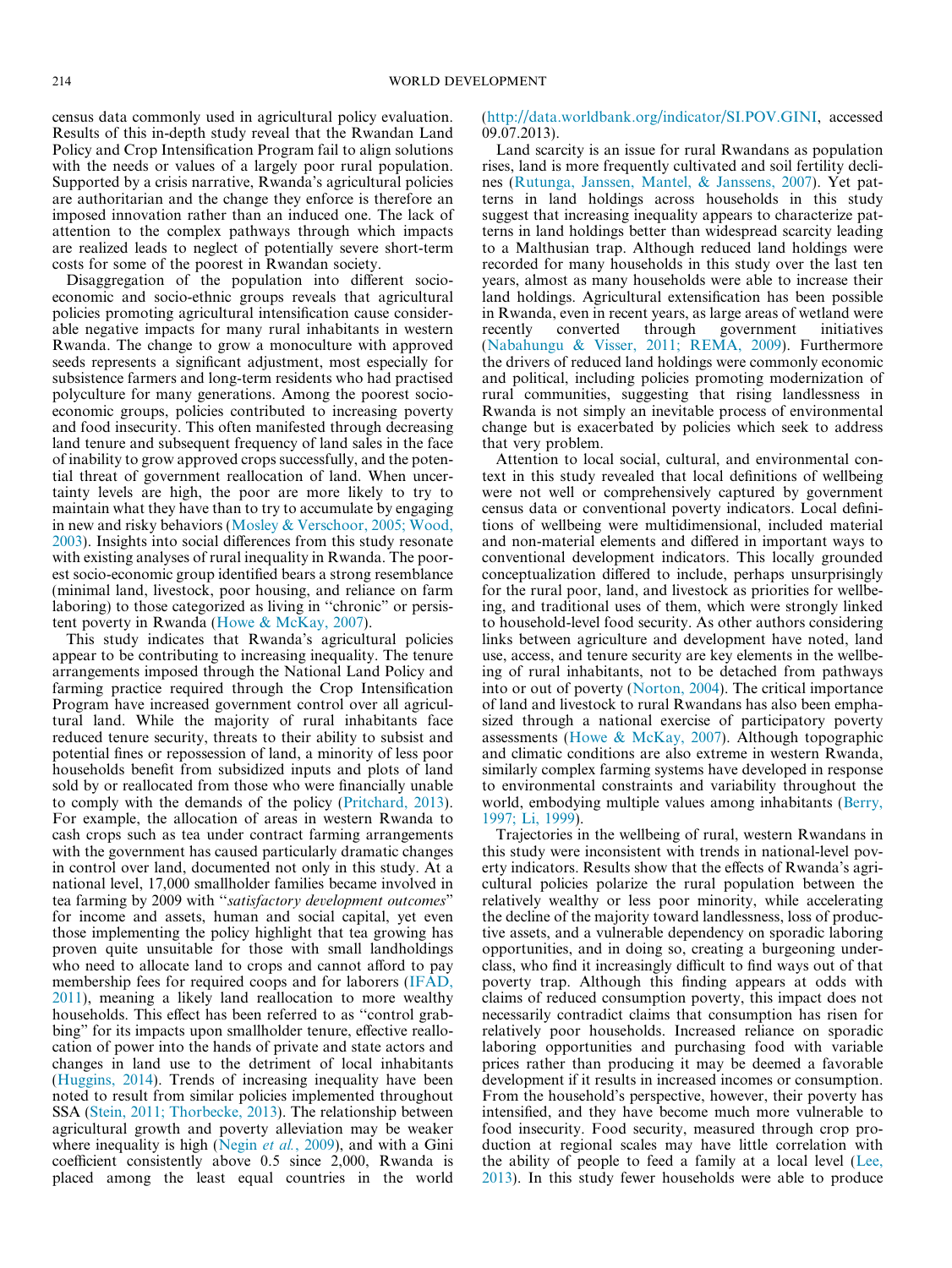their own food, many had changed their diet to include only the cheapest goods available at market and a high proportion suffered regular, chronic food shortages. Such inconsistencies highlight very concisely the need for the integration of interpretive approaches alongside conventional policy evaluation tools to provide contextualized impact assessment and more rigor in assessing causal relationships [\(Green & Hulme,](#page-13-0) [2005; Shaffer, 2013\)](#page-13-0). In this case the use of mixed methods enabled some reconciliation between local and national perspectives on food security.

The type of governance through which Green Revolutions are sought may be important to the outcomes and the extent to which they are pro-poor. Policies promoting agricultural growth in Rwanda impose a rapid shift toward technocratic alternatives which are justified through a Malthusian narrative. Local definitions of wellbeing reflected some important subjective and relational components including the importance of social relations and autonomy over land, property, and livelihoods. Restricted freedom of choice was an important mechanism through which a decline in wellbeing is perceived for many households in this study. Social systems and autonomy were shown to be under considerable stress in rural western Rwanda through social and economic change, exacerbated considerably by the imposition and strict enforcement of development policies. Autonomy has also been revealed to be an important element of life satisfaction in other Rwandan studies [\(Abbott & Wallace, 2012; Ingelaere, 2014\)](#page-12-0). Rather than being provided with choices and opportunities to diversify and link to wider markets, the traditional modes of agriculture in western Rwanda are being dismantled. In its place market integration and modernization have been adopted in law as centrally designed Government policies, which are implemented through regional "*imihigo*" targets, and ultimately enforced through fines and expropriation ([Van](#page-14-0) [Damme](#page-14-0) et al., 2014). The assumption that growth, orchestrated in a top-down, high modernist manner, will provide equitable benefits for Rwandans has received criticism ([Ansoms, 2011; Des Forges, 2005; Huggins, 2009](#page-12-0)). The policies described in this paper, implemented in Rwanda, bear striking similarity to the themes described by [Scott \(1998\)](#page-13-0), who details examples of failed experiments of social engineering which have occurred under conditions with authoritarian states, very limited civil society, adopting a high-modernist ideology which places faith in technical solutions. This similarity has not evaded the notice of scholars of Rwandan history and politics [\(Hasselskog, 2015; Newbury, 2011](#page-13-0)).

# 6. CONCLUSIONS—THE LIMITS OF IMPOSED INNO-VATION FOR PRO-POOR AGRICULTURAL POLICY

This paper has presented a counternarrative to the framing of rural problems, and to the policies seeking to promote innovation in Rwandan agriculture, as evident in other parts of Sub-Saharan Africa: The people are diverse and so therefore are the effects of policy on those people. People respond to policies not only on the basis of their effects on material resources but also the subjective components of their wellbeing such as the desire for autonomy and food sovereignty. Rural people in SSA are not simply degraders of the environment spiraling toward Malthusian crisis, but are complex and adaptive social beings, whose livelihood activities and intertwined cultural practices have developed over centuries. For the participants of this study, population increase and reduced soil fertility were seen as pertinent issues, but not crises which justify radical action to restrict their freedom or traditional

practices. The Malthusian framing of rural problems in Rwanda serves to decontextualize the wellbeing of rural populations, overlooks the trends and shocks impacting their lives and removes their interests from policy debates. The policies critically analyzed in this paper appear to be contributing to increased landlessness, poverty, food insecurity, and inequality. Such impacts resulting from coercive development policies are not new to SSA (Abro et al.[, 2014; Scott, 1998; van](#page-12-0) [Leeuwen, 2001; Woodhouse, 2012\)](#page-12-0).

Agricultural growth can potentially lead to pro-poor out-comes in SSA ([Breisinger](#page-12-0) et al., 2011). However the theory of change which guides such linkage focuses not primarily on direct impacts to the rural poor but macro-economic links which work indirectly over longer time scales (Birner  $\&$ [Resnick, 2010\)](#page-12-0). The impacts of policies seeking innovation depend upon the actual processes by which growth is pursued: the practical implementation of those policies and the multitude of pathways and interactions through which the lives of the poor are impacted (Hall et al.[, 2001](#page-13-0)). This paper finds that Rwanda's recent agricultural policies support institutional and technological changes which are inconsistent with the knowledge, practices and preferences of the rural population. Instead of promoting ''induced innovation", the policies represent an imposed innovation which seeks to rapidly modernize rural areas in order to meet national economic and political goals. The identified solutions of crop specialization and application of chemical fertilizers are a polar opposite to the traditional polyculture system prevalent in this region and disrupts local social practice, trade and labor patterns in addition to farming methods.

The pro-poor credentials of contemporary Green Revolution policies in Rwanda and elsewhere in SSA may be enhanced through providing a range of solutions to meet the varying needs, values and aspirations of different types of smallholders. In examples from around the world, key factors in the success of policies pursuing agricultural growth to reduce poverty were attention to smallholders' needs, local participation, and adaptation to local context [\(Birner &](#page-12-0) [Resnick, 2010; Pretty](#page-12-0) et al., 2011; Van Donge et al., 2012). Yet the context in which contemporary Green Revolution policies are designed and implemented is different from those during and prior to the 1980s, with direct support to the incomes of the poorest smallholders through national policies much less likely [\(Dorward](#page-12-0) et al., 2004). Our findings clearly reveal the negative impacts which may occur through centrally designed Green Revolution policies, but which may be neglected if assessment is based on limited indicators. In order to combat negative impacts which commonly occur through imposed intensification, policies permitting a range of solutions could enable more gradual modernization or adaptation at the same time as supporting the social, cultural, and material needs of poor landholders and laborers. The integration of different induced innovations and the choice to pursue them alongside nationally focused intensification may serve to better reconcile local and national conceptions of food security and poverty. For example, particularly in areas of high elevation, mixed farming systems utilizing biomass and agroforestry techniques may be an effective method of local food production and provide a greater range of valued ecosystem services than intensive agriculture [\(Roose & Ndayizigiye,](#page-13-0) [1997](#page-13-0)). Furthermore landlessness is relatively high in Rwanda meaning that inventive pro-poor forms of tenure and cooperation (none of which preclude improvements to input availability, market linkages and infrastructure) may provide positive outcomes for rural people, and importantly in Rwanda, for those who have become landless in recent years.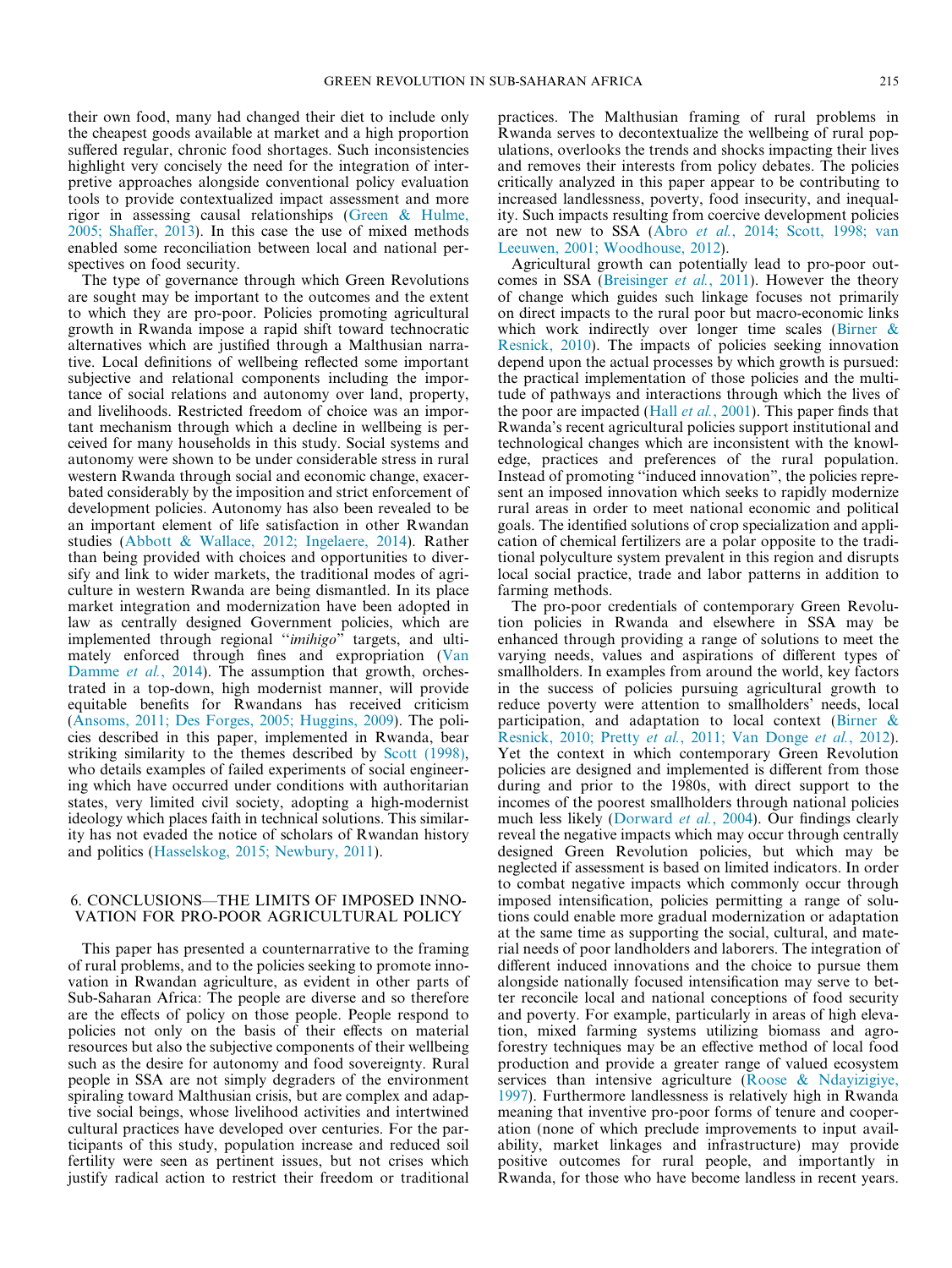<span id="page-12-0"></span>Policies falling under the general heading of ''Green Revolution in SSA" should not all be considered to be pro-poor or even to be of a similar type, but rather should be the subject of rigorous impact assessment (Clemens & Demombynes, 2013). Impact evaluation and potential adaptation are critical areas to limit potential costs of interventions, particularly when highly centralized, national-scale policies are introduced. The ongoing debate regarding the impacts of the Millennium Villages Project highlights the contrasting conclusions which may be drawn from different assessment approaches (Sanchez et al.[, 2007; Wanjala & Muradian, 2013](#page-13-0)). The use of mixed methods studies to look not only at potential impacts on material wellbeing but more holistically at subjective, nonmaterial elements and causal relationships by which they are affected is gradually becoming the state of the art in impact evaluation [\(Shaffer, 2013](#page-13-0)). The wellbeing approach adopted in this study provides an example of the value in viewing resources as more than capitals, in assessing social and cultural values and in paying attention to inequalities in power and the processes which shape social structures [\(McGregor](#page-13-0) [& Sumner, 2010](#page-13-0)). In Rwanda there are very limited attempts to assess impacts on basic needs, livelihoods, cultural identities, or on the vulnerability of rural households (Booth & Golooba-Mutebi, 2012) and the lack of scrutiny applied to these policies internationally has resulted in limited capacity to mitigate negative effects on rural populations ([Holvoet &](#page-13-0) [Rombouts, 2008\)](#page-13-0). Policies regulating agricultural production in Rwanda were in early stages during fieldwork for this study. Their impacts can be expected to increase in the coming years and their effectiveness should not be judged by figures for national production of maize or wheat but with more detailed impact assessment.

### **REFERENCES**

- [Abbott, P., & Wallace, C. \(2012\). Happiness in a post-conflict society:](http://refhub.elsevier.com/S0305-750X(15)00230-2/h0005) Rwanda. [Happiness Across Cultures, 6](http://refhub.elsevier.com/S0305-750X(15)00230-2/h0005)[, 361–376](http://refhub.elsevier.com/S0305-750X(15)00230-2/h0005).
- [Abro, Z. A., Alemu, B. A., & Hanjra, M. A. \(2014\). Policies for](http://refhub.elsevier.com/S0305-750X(15)00230-2/h0010) [agricultural productivity growth and poverty reduction in Rural](http://refhub.elsevier.com/S0305-750X(15)00230-2/h0010) Ethiopia. [World Development, 59](http://refhub.elsevier.com/S0305-750X(15)00230-2/h0010)[, 461–474](http://refhub.elsevier.com/S0305-750X(15)00230-2/h0010).
- [Adelman, I. \(1984\). Beyond export-led growth.](http://refhub.elsevier.com/S0305-750X(15)00230-2/h0015) World Development[,](http://refhub.elsevier.com/S0305-750X(15)00230-2/h0015) 12(9), [937–949](http://refhub.elsevier.com/S0305-750X(15)00230-2/h0015).
- [Agarwal, B. \(2014\). Food sovereignty, food security and democratic](http://refhub.elsevier.com/S0305-750X(15)00230-2/h0020) [choice: Critical contradictions, difficult conciliations.](http://refhub.elsevier.com/S0305-750X(15)00230-2/h0020) Journal of [Peasant Studies, 41](http://refhub.elsevier.com/S0305-750X(15)00230-2/h0020)(6)[, 1247–1268](http://refhub.elsevier.com/S0305-750X(15)00230-2/h0020).
- [Altieri, M. A., Funes-Monzote, F. R., & Petersen, P. \(2012\). Agroeco](http://refhub.elsevier.com/S0305-750X(15)00230-2/h0025)[logically efficient agricultural systems for smallholder farmers: contri](http://refhub.elsevier.com/S0305-750X(15)00230-2/h0025)butions to food sovereignty. [Agronomy for Sustainable Development,](http://refhub.elsevier.com/S0305-750X(15)00230-2/h0025) 32[\(1\), 1–13](http://refhub.elsevier.com/S0305-750X(15)00230-2/h0025).
- André, C., & Platteau, J. P. (1998). Land relations under unbearable [stress: Rwanda caught in the Malthusian trap.](http://refhub.elsevier.com/S0305-750X(15)00230-2/h0030) Journal of Economic [Behavior & Organization, 34](http://refhub.elsevier.com/S0305-750X(15)00230-2/h0030)(1[\), 1–47.](http://refhub.elsevier.com/S0305-750X(15)00230-2/h0030)
- Ansoms, A. (Ed.). (2011). Rwanda's post-genocide economic reconstruction: The mismatch between elite ambitions and rural realities, In: S. Straus, & L. Waldorf (Eds.), Reconstructing Rwanda: State Building & Human Rights after Mass Violence. Madison: University of Wisconsin Press.
- Bates, R. H. (2005). [Markets and states in tropical Africa: The political](http://refhub.elsevier.com/S0305-750X(15)00230-2/h0040) [basis of agricultural policies](http://refhub.elsevier.com/S0305-750X(15)00230-2/h0040)[. Oakland: Univ of California Press](http://refhub.elsevier.com/S0305-750X(15)00230-2/h0040).
- [Bebbington, A. \(1999\). Capitals and capabilities: A framework for](http://refhub.elsevier.com/S0305-750X(15)00230-2/h0045) [analyzing peasant viability, rural livelihoods and poverty.](http://refhub.elsevier.com/S0305-750X(15)00230-2/h0045) World [Development, 27](http://refhub.elsevier.com/S0305-750X(15)00230-2/h0045)(12[\), 2021–2044.](http://refhub.elsevier.com/S0305-750X(15)00230-2/h0045)
- Berry, S. (1993). [No condition is permanent: The social dynamics of](http://refhub.elsevier.com/S0305-750X(15)00230-2/h0050) [agrarian change in sub-Saharan Africa](http://refhub.elsevier.com/S0305-750X(15)00230-2/h0050)[. Madison: University of](http://refhub.elsevier.com/S0305-750X(15)00230-2/h0050) [Wisconsin Pres](http://refhub.elsevier.com/S0305-750X(15)00230-2/h0050).
- [Berry, S. \(1997\). Tomatoes, land and hearsay: property and history in](http://refhub.elsevier.com/S0305-750X(15)00230-2/h0055) [Asante in the time of structural adjustment.](http://refhub.elsevier.com/S0305-750X(15)00230-2/h0055) World Development, 25(8)[,](http://refhub.elsevier.com/S0305-750X(15)00230-2/h0055) [1225–1241](http://refhub.elsevier.com/S0305-750X(15)00230-2/h0055).
- [Bezner Kerr, R. \(2013\). Seed struggles and food sovereignty in northern](http://refhub.elsevier.com/S0305-750X(15)00230-2/h0060) Malawi. [Journal of Peasant Studies, 40](http://refhub.elsevier.com/S0305-750X(15)00230-2/h0060)(5[\), 867–897.](http://refhub.elsevier.com/S0305-750X(15)00230-2/h0060)
- Birner, R., & Resnick, D. (2010). The political economy of policies for smallholder agriculture. World Development, 38(10), 1442–1452. [http://](http://dx.doi.org/10.1016/j.worlddev.2010.06.001) [dx.doi.org/10.1016/j.worlddev.2010.06.001](http://dx.doi.org/10.1016/j.worlddev.2010.06.001).
- [Booth, D., & Golooba-Mutebi, F. \(2012\). Developmental patrimonialism?](http://refhub.elsevier.com/S0305-750X(15)00230-2/h0070) [The case of Rwanda.](http://refhub.elsevier.com/S0305-750X(15)00230-2/h0070) African Affairs, 111(444)[, 379–403](http://refhub.elsevier.com/S0305-750X(15)00230-2/h0070).
- Boserup, E. (Ed.) (1965). [The conditions of agricultural growth: The](http://refhub.elsevier.com/S0305-750X(15)00230-2/h0075) [economics of agrarian change under population pressure](http://refhub.elsevier.com/S0305-750X(15)00230-2/h0075)[. Chicago:](http://refhub.elsevier.com/S0305-750X(15)00230-2/h0075) [Aldine](http://refhub.elsevier.com/S0305-750X(15)00230-2/h0075).
- [Breisinger, C., Diao, X., Thurlow, J., & Hassan, R. M. A. \(2011\).](http://refhub.elsevier.com/S0305-750X(15)00230-2/h0080) [Potential impacts of a green revolution in Africa—The case of Ghana.](http://refhub.elsevier.com/S0305-750X(15)00230-2/h0080) [Journal of International Development, 23](http://refhub.elsevier.com/S0305-750X(15)00230-2/h0080)(1)[, 82–102.](http://refhub.elsevier.com/S0305-750X(15)00230-2/h0080)
- [Chaifetz, A., & Jagger, P. \(2014\). 40 Years of dialogue on food](http://refhub.elsevier.com/S0305-750X(15)00230-2/h0085) [sovereignty: A review and a look ahead.](http://refhub.elsevier.com/S0305-750X(15)00230-2/h0085) Global Food Security[,](http://refhub.elsevier.com/S0305-750X(15)00230-2/h0085) 3(2), [85–91](http://refhub.elsevier.com/S0305-750X(15)00230-2/h0085).
- [Clark, P., & Kaufman, Z. D. \(2008\).](http://refhub.elsevier.com/S0305-750X(15)00230-2/h0090) After genocide: Transitional justice, [post-conflict reconstruction and reconciliation in Rwanda and beyond](http://refhub.elsevier.com/S0305-750X(15)00230-2/h0090)[.](http://refhub.elsevier.com/S0305-750X(15)00230-2/h0090) [Cambridge: Cambridge Univ Press](http://refhub.elsevier.com/S0305-750X(15)00230-2/h0090).
- [Cleaver, F. \(2005\). The inequality of social capital and the reproduction of](http://refhub.elsevier.com/S0305-750X(15)00230-2/h0095) chronic poverty. World Development,  $33(6)$ , 893-906.
- [Clemens, M., & Demombynes, G. \(2013\). The new transparency in](http://refhub.elsevier.com/S0305-750X(15)00230-2/h0100) [development economics.](http://refhub.elsevier.com/S0305-750X(15)00230-2/h0100) World Economics, 14(4)[, 77–99](http://refhub.elsevier.com/S0305-750X(15)00230-2/h0100).
- [Collier, P., & Dercon, S. \(2014\). African agriculture in 50 years:](http://refhub.elsevier.com/S0305-750X(15)00230-2/h0105) [Smallholders in a rapidly changing world?](http://refhub.elsevier.com/S0305-750X(15)00230-2/h0105) World Development[,](http://refhub.elsevier.com/S0305-750X(15)00230-2/h0105) 63, [92–101](http://refhub.elsevier.com/S0305-750X(15)00230-2/h0105).
- [Coulthard, S. \(2008\). Adapting to environmental change in artisanal](http://refhub.elsevier.com/S0305-750X(15)00230-2/h0110) [fisheries—Insights from a South Indian Lagoon.](http://refhub.elsevier.com/S0305-750X(15)00230-2/h0110) Global Environmental [Change, 18](http://refhub.elsevier.com/S0305-750X(15)00230-2/h0110)(3[\), 479–489](http://refhub.elsevier.com/S0305-750X(15)00230-2/h0110).
- [Crisafulli, P., & Redmond, A. \(2012\).](http://refhub.elsevier.com/S0305-750X(15)00230-2/h0115) Rwanda Inc: How a devastated [nation became an economic model for the developing world](http://refhub.elsevier.com/S0305-750X(15)00230-2/h0115)[. London:](http://refhub.elsevier.com/S0305-750X(15)00230-2/h0115) [Macmillan.](http://refhub.elsevier.com/S0305-750X(15)00230-2/h0115)
- Dawson, N. (2013). [An assessment of multidimensional wellbeing in rural](http://refhub.elsevier.com/S0305-750X(15)00230-2/h0120) [Rwanda: Impacts of and implications for rural development and natural](http://refhub.elsevier.com/S0305-750X(15)00230-2/h0120) [resource conservation](http://refhub.elsevier.com/S0305-750X(15)00230-2/h0120)[. Norwich: PhD, University of East Anglia.](http://refhub.elsevier.com/S0305-750X(15)00230-2/h0120)
- de Lame, D. (2005). [A hill among a thousand: Transformations and ruptures](http://refhub.elsevier.com/S0305-750X(15)00230-2/h0125) [in rural Rwanda](http://refhub.elsevier.com/S0305-750X(15)00230-2/h0125)[. Madison: University of Wisconsin Press.](http://refhub.elsevier.com/S0305-750X(15)00230-2/h0125)
- [Denning, G., Kabambe, P., Sanchez, P., Malik, A., Flor, R., Harawa, R.,](http://refhub.elsevier.com/S0305-750X(15)00230-2/h0130) et al. [\(2009\). Input subsidies to improve smallholder maize productiv](http://refhub.elsevier.com/S0305-750X(15)00230-2/h0130)[ity in Malawi: Toward an African Green Revolution.](http://refhub.elsevier.com/S0305-750X(15)00230-2/h0130) PLoS Biology, 7 [\(1\), e1000023.](http://refhub.elsevier.com/S0305-750X(15)00230-2/h0130)
- Des Forges, A. (2005). [Land in Rwanda: Winnowing out the chaff.](http://refhub.elsevier.com/S0305-750X(15)00230-2/h0135) [L'Afrique des Grands Lacs: Annuaire, 2005–2006](http://refhub.elsevier.com/S0305-750X(15)00230-2/h0135)[. Paris: L'Harmattan.](http://refhub.elsevier.com/S0305-750X(15)00230-2/h0135)
- Diao, X. S., Hazell, P., & Thurlow, J. (2010). The role of agriculture in African development. World Development, 38(10), 1375–1383. [http://](http://dx.doi.org/10.1016/j.worlddev.2009.06.011) [dx.doi.org/10.1016/j.worlddev.2009.06.011](http://dx.doi.org/10.1016/j.worlddev.2009.06.011).
- [Dorward, A., Kydd, J., Morrison, J., & Urey, I. \(2004\). A policy agenda](http://refhub.elsevier.com/S0305-750X(15)00230-2/h0145) [for pro-poor agricultural growth.](http://refhub.elsevier.com/S0305-750X(15)00230-2/h0145) World Development, 32(1[\), 73–89.](http://refhub.elsevier.com/S0305-750X(15)00230-2/h0145)
- [Doyal, L., & Gough, I. \(1991\).](http://refhub.elsevier.com/S0305-750X(15)00230-2/h0150) A theory of human need[. Basingstoke:](http://refhub.elsevier.com/S0305-750X(15)00230-2/h0150) [Macmillan.](http://refhub.elsevier.com/S0305-750X(15)00230-2/h0150)
- Drechsel, P., Gyiele, L., Kunze, D., & Cofie, O. (2001). Population density, soil nutrient depletion, and economic growth in sub-Saharan Africa. Ecological Economics, 38(2), 251–258. [http://dx.doi.org/](http://dx.doi.org/10.1016/s0921-8009(01)00167-7) [10.1016/s0921-8009\(01\)00167-7](http://dx.doi.org/10.1016/s0921-8009(01)00167-7).
- [Ejeta, G. \(2010\). African Green Revolution needn't be a mirage.](http://refhub.elsevier.com/S0305-750X(15)00230-2/h0160) Science, 327[\(5967\), 831–832](http://refhub.elsevier.com/S0305-750X(15)00230-2/h0160).
- [Ellis, F., & Biggs, S. \(2001\). Evolving themes in rural development 1950s–](http://refhub.elsevier.com/S0305-750X(15)00230-2/h0165) 2000s. [Development Policy Review, 19](http://refhub.elsevier.com/S0305-750X(15)00230-2/h0165)(4)[, 437–448, doi:10.1111/1467-](http://refhub.elsevier.com/S0305-750X(15)00230-2/h0165) [7679.00143](http://refhub.elsevier.com/S0305-750X(15)00230-2/h0165).
- [Evenson, R. E., & Gollin, D. \(2003\). Assessing the impact of the Green](http://refhub.elsevier.com/S0305-750X(15)00230-2/h0170) [Revolution, 1960 to 2000.](http://refhub.elsevier.com/S0305-750X(15)00230-2/h0170) Science, 300(5620)[, 758–762.](http://refhub.elsevier.com/S0305-750X(15)00230-2/h0170)
- [Gabre-Madhin, E. Z., & Haggblade, S. \(2004\). Successes in African](http://refhub.elsevier.com/S0305-750X(15)00230-2/h0175) [agriculture: Results of an expert survey.](http://refhub.elsevier.com/S0305-750X(15)00230-2/h0175) World Development, 32(5)[,](http://refhub.elsevier.com/S0305-750X(15)00230-2/h0175) [745–766](http://refhub.elsevier.com/S0305-750X(15)00230-2/h0175).
- [Gough, I., & McGregor, J. A. \(2007\).](http://refhub.elsevier.com/S0305-750X(15)00230-2/h0180) Wellbeing in developing [countries: From theory to research](http://refhub.elsevier.com/S0305-750X(15)00230-2/h0180)[. New York: Cambridge University](http://refhub.elsevier.com/S0305-750X(15)00230-2/h0180) [Press.](http://refhub.elsevier.com/S0305-750X(15)00230-2/h0180)
- [Gough, I., McGregor, I. A., & Camfield, L. \(2007\). Theorizing wellbeing](http://refhub.elsevier.com/S0305-750X(15)00230-2/h0185) [in international development. In I. Gough, & A. McGregor \(Eds.\),](http://refhub.elsevier.com/S0305-750X(15)00230-2/h0185) [Wellbeing in developing countries: From theory to research](http://refhub.elsevier.com/S0305-750X(15)00230-2/h0185) [\(pp. 3–44\).](http://refhub.elsevier.com/S0305-750X(15)00230-2/h0185) [Cambridge: Cambridge University Press.](http://refhub.elsevier.com/S0305-750X(15)00230-2/h0185)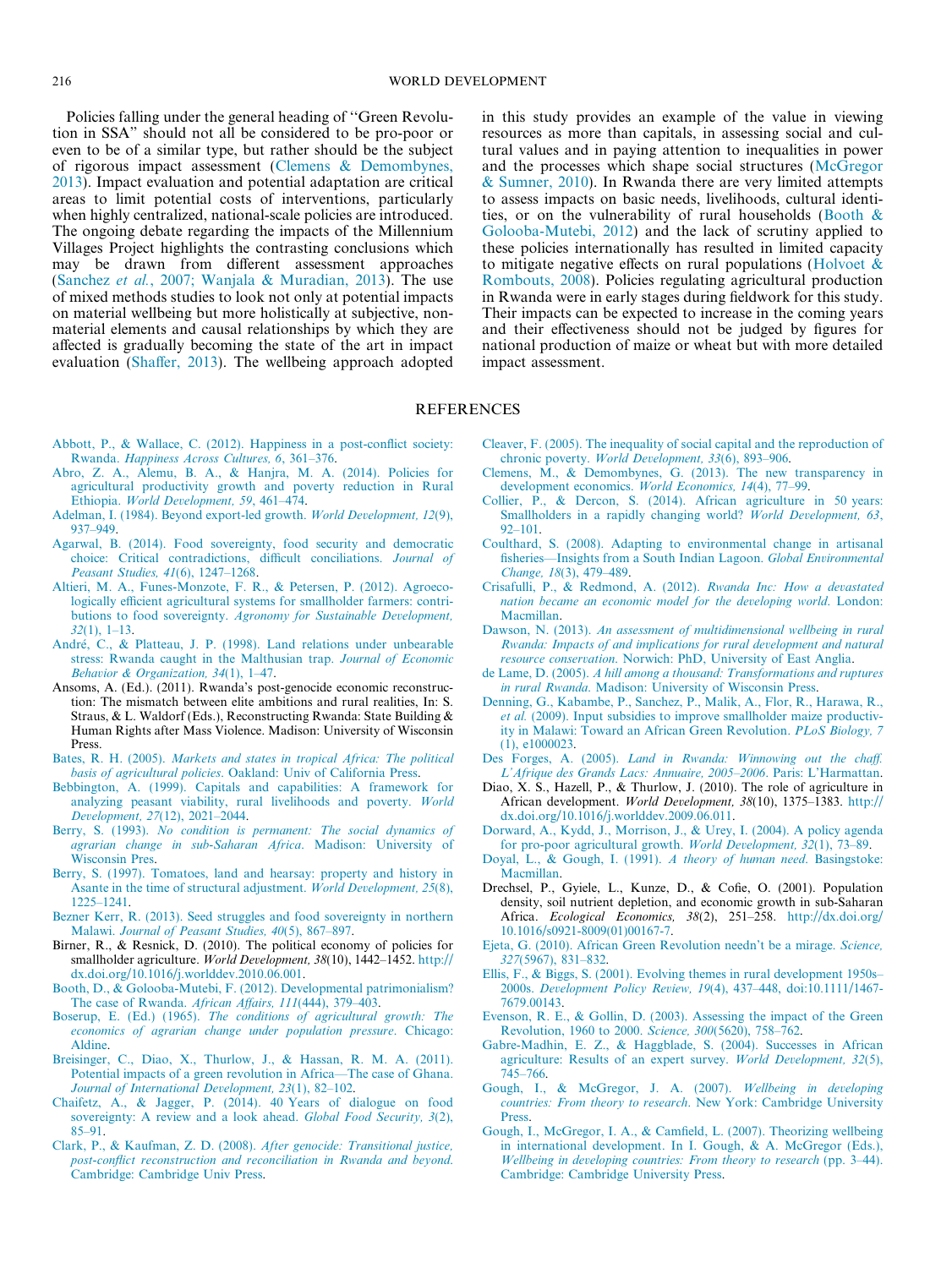- <span id="page-13-0"></span>[Green, M., & Hulme, D. \(2005\). From correlates and characteristics to](http://refhub.elsevier.com/S0305-750X(15)00230-2/h0190) [causes: Thinking about poverty from a chronic poverty perspective.](http://refhub.elsevier.com/S0305-750X(15)00230-2/h0190) [World Development, 33](http://refhub.elsevier.com/S0305-750X(15)00230-2/h0190)(6)[, 867–879](http://refhub.elsevier.com/S0305-750X(15)00230-2/h0190).
- [Hall, A., Bockett, G., Taylor, S., Sivamohan, M., & Clark, N. \(2001\).](http://refhub.elsevier.com/S0305-750X(15)00230-2/h0195) [Why research partnerships really matter: Innovation theory, institu](http://refhub.elsevier.com/S0305-750X(15)00230-2/h0195)[tional arrangements and implications for developing new technology](http://refhub.elsevier.com/S0305-750X(15)00230-2/h0195) for the poor. [World Development, 29](http://refhub.elsevier.com/S0305-750X(15)00230-2/h0195)(5)[, 783–797](http://refhub.elsevier.com/S0305-750X(15)00230-2/h0195).
- Harrigan,  $\hat{J}$ . (2003). U-turns and full circles: Two decades of agricultural [reform in Malawi 1981–2000.](http://refhub.elsevier.com/S0305-750X(15)00230-2/h0200) World Development, 31(5)[, 847–863](http://refhub.elsevier.com/S0305-750X(15)00230-2/h0200).
- [Hasselskog, M. \(2015\). Rwandan developmental 'social engineering':](http://refhub.elsevier.com/S0305-750X(15)00230-2/h0205) [What does it imply and how is it displayed?](http://refhub.elsevier.com/S0305-750X(15)00230-2/h0205) Progress in Development [Studies, 15](http://refhub.elsevier.com/S0305-750X(15)00230-2/h0205)(2[\), 154–169.](http://refhub.elsevier.com/S0305-750X(15)00230-2/h0205)
- [Holvoet, N., & Rombouts, H. \(2008\). The challenge of monitoring and](http://refhub.elsevier.com/S0305-750X(15)00230-2/h0210) [evaluation under the new aid modalities: Experiences from Rwanda.](http://refhub.elsevier.com/S0305-750X(15)00230-2/h0210) [The Journal of Modern African Studies, 46](http://refhub.elsevier.com/S0305-750X(15)00230-2/h0210)(04), 577-602.
- [Howe, G., & McKay, A. \(2007\). Combining quantitative and qualitative](http://refhub.elsevier.com/S0305-750X(15)00230-2/h0215) [methods in assessing chronic poverty: The case of Rwanda.](http://refhub.elsevier.com/S0305-750X(15)00230-2/h0215) World [Development, 35](http://refhub.elsevier.com/S0305-750X(15)00230-2/h0215)(2[\), 197–211.](http://refhub.elsevier.com/S0305-750X(15)00230-2/h0215)
- [Huggins, C. \(2009\). Agricultural Policies and Local Grievances in Rural](http://refhub.elsevier.com/S0305-750X(15)00230-2/h0220) Rwanda. [Peace Review, 21](http://refhub.elsevier.com/S0305-750X(15)00230-2/h0220)(3)[, 296–303](http://refhub.elsevier.com/S0305-750X(15)00230-2/h0220).
- [Huggins, C. \(2014\). 'Control Grabbing' and small-scale agricultural](http://refhub.elsevier.com/S0305-750X(15)00230-2/h0225) [intensification: emerging patterns of state-facilitated 'agricultural invest](http://refhub.elsevier.com/S0305-750X(15)00230-2/h0225)ment' in Rwanda. [Journal of Peasant Studies](http://refhub.elsevier.com/S0305-750X(15)00230-2/h0225)[, 1–20 \(ahead-of-print\)](http://refhub.elsevier.com/S0305-750X(15)00230-2/h0225).
- [Hulme, D., & Shepherd, A. \(2003\). Conceptualizing chronic poverty.](http://refhub.elsevier.com/S0305-750X(15)00230-2/h0230) [World Development, 31](http://refhub.elsevier.com/S0305-750X(15)00230-2/h0230)(3)[, 403–423](http://refhub.elsevier.com/S0305-750X(15)00230-2/h0230).
- IFAD (2011). [Smallholder cash and export crops development project,](http://refhub.elsevier.com/S0305-750X(15)00230-2/h0235) [Republic of Rwanda, Interim Evaluation Report No. 2302](http://refhub.elsevier.com/S0305-750X(15)00230-2/h0235) (p. 92)[. Rome:](http://refhub.elsevier.com/S0305-750X(15)00230-2/h0235) [International Fund for Agricultural Development](http://refhub.elsevier.com/S0305-750X(15)00230-2/h0235).
- IMF (2011). [Rwanda: Poverty reduction strategy paper—progress report](http://refhub.elsevier.com/S0305-750X(15)00230-2/h0240) country report [\(Vol. 11/154, p. 266\). Washington, D.C.: International](http://refhub.elsevier.com/S0305-750X(15)00230-2/h0240) [Monetary Fund](http://refhub.elsevier.com/S0305-750X(15)00230-2/h0240).
- [Ingelaere, B. \(2010\). Peasants, power and ethnicity: A bottom-up](http://refhub.elsevier.com/S0305-750X(15)00230-2/h0245) [perspective on Rwanda's political transition.](http://refhub.elsevier.com/S0305-750X(15)00230-2/h0245) African Affairs, 109 [\(435\), 273–292.](http://refhub.elsevier.com/S0305-750X(15)00230-2/h0245)
- [Ingelaere, B. \(2014\). What's on a peasant's mind? Experiencing RPF state](http://refhub.elsevier.com/S0305-750X(15)00230-2/h0250) [reach and overreach in post-genocide Rwanda \(2000–10\).](http://refhub.elsevier.com/S0305-750X(15)00230-2/h0250) Journal of [Eastern African Studies, 8](http://refhub.elsevier.com/S0305-750X(15)00230-2/h0250)(2[\), 214–230.](http://refhub.elsevier.com/S0305-750X(15)00230-2/h0250)
- Ingelaere, B. (Ed.). (2011). The Ruler's drum and the people's shout: Accountability and representation on Rwanda's Hills. In: S. Straus, & L. Waldorf (Eds.), Remaking Rwanda. State Building and Human Rights after Mass Violence (pp. 67–78). Madison: University of Wisconsin Press.
- [Jayne, T. S., & Rashid, S. \(2013\). Input subsidy programs in sub-Saharan](http://refhub.elsevier.com/S0305-750X(15)00230-2/h0265) [Africa: A synthesis of recent evidence.](http://refhub.elsevier.com/S0305-750X(15)00230-2/h0265) Agricultural Economics, 44(6[\),](http://refhub.elsevier.com/S0305-750X(15)00230-2/h0265) [547–562.](http://refhub.elsevier.com/S0305-750X(15)00230-2/h0265)
- [Jayne, T. S., Yamano, T., Weber, M. T., Tschirley, D., Benfica, R.,](http://refhub.elsevier.com/S0305-750X(15)00230-2/h0270) Chapoto, A., et al. [\(2003\). Smallholder income and land distribution in](http://refhub.elsevier.com/S0305-750X(15)00230-2/h0270) [Africa: implications for poverty reduction strategies.](http://refhub.elsevier.com/S0305-750X(15)00230-2/h0270) Food Policy, 28(3) [, 253–275.](http://refhub.elsevier.com/S0305-750X(15)00230-2/h0270)
- [Kijima, Y., Otsuka, K., & Sserunkuuma, D. \(2011\). An inquiry into](http://refhub.elsevier.com/S0305-750X(15)00230-2/h0275) [constraints on a green revolution in sub-Saharan Africa: the case of](http://refhub.elsevier.com/S0305-750X(15)00230-2/h0275) [NERICA rice in Uganda.](http://refhub.elsevier.com/S0305-750X(15)00230-2/h0275) World Development, 39(1[\), 77–86.](http://refhub.elsevier.com/S0305-750X(15)00230-2/h0275)
- [Knickel, K., Brunori, G., Rand, S., & Proost, J. \(2009\). Towards a better](http://refhub.elsevier.com/S0305-750X(15)00230-2/h0280) [conceptual framework for innovation processes in agriculture and](http://refhub.elsevier.com/S0305-750X(15)00230-2/h0280) [rural development: From linear models to systemic approaches.](http://refhub.elsevier.com/S0305-750X(15)00230-2/h0280) [Journal of Agricultural Education and Extension, 15](http://refhub.elsevier.com/S0305-750X(15)00230-2/h0280)(2)[, 131–146](http://refhub.elsevier.com/S0305-750X(15)00230-2/h0280).
- [Lee, R. P. \(2013\). The politics of international agri-food policy: Discourses](http://refhub.elsevier.com/S0305-750X(15)00230-2/h0285) [of trade-oriented food security and food sovereignty.](http://refhub.elsevier.com/S0305-750X(15)00230-2/h0285) Environmental [Politics, 22](http://refhub.elsevier.com/S0305-750X(15)00230-2/h0285)(2[\), 216–234.](http://refhub.elsevier.com/S0305-750X(15)00230-2/h0285)

Li, T. (1999). [Transforming the Indonesian uplands](http://refhub.elsevier.com/S0305-750X(15)00230-2/h0290)[. London: Routledge.](http://refhub.elsevier.com/S0305-750X(15)00230-2/h0290)

- McGregor, J., Camfield, L., & Woodcock, A. (2009). Needs, wants and goals: Wellbeing, quality of life and public policy. Applied Research in Quality of Life, 4(2), 135–154. [http://dx.doi.org/10.1007/s11482-009-](http://dx.doi.org/10.1007/s11482-009-9069-7) [9069-7.](http://dx.doi.org/10.1007/s11482-009-9069-7)
- McGregor, A., & Sumner, A. (2010). Beyond business as usual: What might 3-D wellbeing contribute to MDG momentum? IDS Bulletin, 41 (1), 104–112. [http://dx.doi.org/10.1111/j.1759-5436.2010.00111.x.](http://dx.doi.org/10.1111/j.1759-5436.2010.00111.x)
- [McMillan, M., & Headey, D. \(2014\). Introduction-understanding struc](http://refhub.elsevier.com/S0305-750X(15)00230-2/h0305)[tural transformation in Africa.](http://refhub.elsevier.com/S0305-750X(15)00230-2/h0305) World Development, 63[, 1–10](http://refhub.elsevier.com/S0305-750X(15)00230-2/h0305).
- MINAGRI (2008). [Strategic plan for the transformation of agriculture in](http://refhub.elsevier.com/S0305-750X(15)00230-2/h0310) [Rwanda \(SPAT II\), final report](http://refhub.elsevier.com/S0305-750X(15)00230-2/h0310) (p. 127[\). Kigali: Rwandan Ministry of](http://refhub.elsevier.com/S0305-750X(15)00230-2/h0310) [Agriculture](http://refhub.elsevier.com/S0305-750X(15)00230-2/h0310).
- MINAGRI (2011). [Strategies for sustainable crop intensification in](http://refhub.elsevier.com/S0305-750X(15)00230-2/h0315) [Rwanda: Shifting focus from producing enough to producing surplus](http://refhub.elsevier.com/S0305-750X(15)00230-2/h0315) [\(p. 59\). Kigali: Rwandan Ministry of Agriculture Report](http://refhub.elsevier.com/S0305-750X(15)00230-2/h0315).
- [Minten, B., & Barrett, C. B. \(2008\). Agricultural technology, productivity,](http://refhub.elsevier.com/S0305-750X(15)00230-2/h0320) [and poverty in Madagascar.](http://refhub.elsevier.com/S0305-750X(15)00230-2/h0320) World Development, 36(5[\), 797–822](http://refhub.elsevier.com/S0305-750X(15)00230-2/h0320).
- [Mosley, P., & Verschoor, A. \(2005\). Risk attitudes and the 'vicious circle](http://refhub.elsevier.com/S0305-750X(15)00230-2/h0325) of poverty'. [The European Journal of Development Research, 17](http://refhub.elsevier.com/S0305-750X(15)00230-2/h0325)(1[\),](http://refhub.elsevier.com/S0305-750X(15)00230-2/h0325) [59–88.](http://refhub.elsevier.com/S0305-750X(15)00230-2/h0325)
- [Mupenzi, J., Varenyam, A., Habiyaremye, G., Theoneste, N., &](http://refhub.elsevier.com/S0305-750X(15)00230-2/h0330) [Emmanuel, K. \(2011\). Assessment of soil degradation and chemical](http://refhub.elsevier.com/S0305-750X(15)00230-2/h0330) [compositions in Rwandan tea-growing areas.](http://refhub.elsevier.com/S0305-750X(15)00230-2/h0330) Geoscience, 2(4[\),](http://refhub.elsevier.com/S0305-750X(15)00230-2/h0330) [599–607.](http://refhub.elsevier.com/S0305-750X(15)00230-2/h0330)
- [Nabahungu, N., & Visser, S. \(2011\). Contribution of wetland agriculture](http://refhub.elsevier.com/S0305-750X(15)00230-2/h0335) [to farmers' livelihood in Rwanda.](http://refhub.elsevier.com/S0305-750X(15)00230-2/h0335) Ecological Economics, 71(C)[, 4–12.](http://refhub.elsevier.com/S0305-750X(15)00230-2/h0335)
- [Negin, J., Remans, R., Karuti, S., & Fanzo, J. C. \(2009\). Integrating a](http://refhub.elsevier.com/S0305-750X(15)00230-2/h0340) [broader notion of food security and gender empowerment into the](http://refhub.elsevier.com/S0305-750X(15)00230-2/h0340) [African Green Revolution.](http://refhub.elsevier.com/S0305-750X(15)00230-2/h0340) Food Security, 1(3[\), 351–360.](http://refhub.elsevier.com/S0305-750X(15)00230-2/h0340)
- [Newbury, C. \(2011\). High modernism at the ground level: The](http://refhub.elsevier.com/S0305-750X(15)00230-2/h0345) imidugudu [policy in Rwanda. In S. Straus, & L. Waldorf \(Eds.\),](http://refhub.elsevier.com/S0305-750X(15)00230-2/h0345) Reconstructing [Rwanda: State building & human rights after mass violence](http://refhub.elsevier.com/S0305-750X(15)00230-2/h0345)[. Madison:](http://refhub.elsevier.com/S0305-750X(15)00230-2/h0345) [University of Wisconsin Press.](http://refhub.elsevier.com/S0305-750X(15)00230-2/h0345)
- NISR (2007). [National population projection 2007–2022](http://refhub.elsevier.com/S0305-750X(15)00230-2/h0350) (p. 123[\). Kigali:](http://refhub.elsevier.com/S0305-750X(15)00230-2/h0350) [National Institute of Statistics of Rwanda.](http://refhub.elsevier.com/S0305-750X(15)00230-2/h0350)
- NISR (2010). [National agricultural survey 2008](http://refhub.elsevier.com/S0305-750X(15)00230-2/h0355) (p. 249)[. Kigali: National](http://refhub.elsevier.com/S0305-750X(15)00230-2/h0355) [Institute of Statistics of Rwanda](http://refhub.elsevier.com/S0305-750X(15)00230-2/h0355).
- NISR (2012). [The evolution of poverty in Rwanda from 2000 to 2011:](http://refhub.elsevier.com/S0305-750X(15)00230-2/h0360) [Results from the household surveys](http://refhub.elsevier.com/S0305-750X(15)00230-2/h0360) (p. 40)[. Kigali: National Institute of](http://refhub.elsevier.com/S0305-750X(15)00230-2/h0360) [Statistics of Rwanda](http://refhub.elsevier.com/S0305-750X(15)00230-2/h0360).
- Norton, R. D. (2004). [Agricultural development policy: Concepts and](http://refhub.elsevier.com/S0305-750X(15)00230-2/h0365) [experiences](http://refhub.elsevier.com/S0305-750X(15)00230-2/h0365)[. New Jersey: John Wiley & Sons](http://refhub.elsevier.com/S0305-750X(15)00230-2/h0365).
- [Percival, V., & Homer-Dixon, T. \(1996\). Environmental scarcity and](http://refhub.elsevier.com/S0305-750X(15)00230-2/h0370) [violent conflict: The case of Rwanda.](http://refhub.elsevier.com/S0305-750X(15)00230-2/h0370) The Journal of Environment & [Development, 5](http://refhub.elsevier.com/S0305-750X(15)00230-2/h0370)(3[\), 270–291.](http://refhub.elsevier.com/S0305-750X(15)00230-2/h0370)
- [Peters, P. E. \(2004\). Inequality and social conflict over land in Africa.](http://refhub.elsevier.com/S0305-750X(15)00230-2/h0375) [Journal of Agrarian Change, 4](http://refhub.elsevier.com/S0305-750X(15)00230-2/h0375)(3), 269-314.
- [Peters, P. E. \(2009\). Challenges in land tenure and land reform in Africa:](http://refhub.elsevier.com/S0305-750X(15)00230-2/h0380) [Anthropological contributions.](http://refhub.elsevier.com/S0305-750X(15)00230-2/h0380) World Development, 37(8[\), 1317–1325](http://refhub.elsevier.com/S0305-750X(15)00230-2/h0380).
- [Pottier, J. \(2006\). Land reform for peace? Rwanda's 2005 land law in](http://refhub.elsevier.com/S0305-750X(15)00230-2/h0385) context. [Journal of Agrarian Change, 6](http://refhub.elsevier.com/S0305-750X(15)00230-2/h0385)(4)[, 509–537](http://refhub.elsevier.com/S0305-750X(15)00230-2/h0385).
- [Pretty, J., Toulmin, C., & Williams, S. \(2011\). Sustainable intensification](http://refhub.elsevier.com/S0305-750X(15)00230-2/h0390) in African agriculture. [International Journal of Agricultural Sustain](http://refhub.elsevier.com/S0305-750X(15)00230-2/h0390)[ability, 9](http://refhub.elsevier.com/S0305-750X(15)00230-2/h0390)(1[\), 5–24.](http://refhub.elsevier.com/S0305-750X(15)00230-2/h0390)
- [Pritchard, M. F. \(2013\). Land, power and peace: Tenure formalization,](http://refhub.elsevier.com/S0305-750X(15)00230-2/h0395) [agricultural reform, and livelihood insecurity in rural Rwanda.](http://refhub.elsevier.com/S0305-750X(15)00230-2/h0395) Land [Use Policy, 30](http://refhub.elsevier.com/S0305-750X(15)00230-2/h0395)(1[\), 186–196](http://refhub.elsevier.com/S0305-750X(15)00230-2/h0395).
- REMA (2009). [Rwanda state of environment and outlook report](http://refhub.elsevier.com/S0305-750X(15)00230-2/h0400)[. Kigali:](http://refhub.elsevier.com/S0305-750X(15)00230-2/h0400) [Rwanda Environment Management Authority.](http://refhub.elsevier.com/S0305-750X(15)00230-2/h0400)
- Roe, E. (1999). [Except-Africa: Remaking development, rethinking power](http://refhub.elsevier.com/S0305-750X(15)00230-2/h0405)[.](http://refhub.elsevier.com/S0305-750X(15)00230-2/h0405) [Pascataway, New Jersey: Transaction Publishers.](http://refhub.elsevier.com/S0305-750X(15)00230-2/h0405)
- [Roose, E., & Ndayizigiye, F. \(1997\). Agroforestry, water and soil fertility](http://refhub.elsevier.com/S0305-750X(15)00230-2/h0410) [management to fight erosion in tropical mountains of Rwanda.](http://refhub.elsevier.com/S0305-750X(15)00230-2/h0410) Soil [Technology, 11](http://refhub.elsevier.com/S0305-750X(15)00230-2/h0410)(1[\), 109–119](http://refhub.elsevier.com/S0305-750X(15)00230-2/h0410).
- ROR (2004). [National land policy](http://refhub.elsevier.com/S0305-750X(15)00230-2/h0415) (p. 54)[. Kigali: Republic of Rwanda.](http://refhub.elsevier.com/S0305-750X(15)00230-2/h0415)
- [Ruttan, V. W., & Hayami, Y. \(1984\). Toward a theory of induced](http://refhub.elsevier.com/S0305-750X(15)00230-2/h0420) institutional innovation. [The Journal of Development Studies, 20](http://refhub.elsevier.com/S0305-750X(15)00230-2/h0420)(4[\),](http://refhub.elsevier.com/S0305-750X(15)00230-2/h0420) [203–223.](http://refhub.elsevier.com/S0305-750X(15)00230-2/h0420)
- [Rutunga, V., Janssen, B. H., Mantel, S., & Janssens, M. \(2007\). Soil use](http://refhub.elsevier.com/S0305-750X(15)00230-2/h0425) [and management strategy for raising food and cash output in Rwanda.](http://refhub.elsevier.com/S0305-750X(15)00230-2/h0425) [Journal of Food Agriculture and Environment, 5](http://refhub.elsevier.com/S0305-750X(15)00230-2/h0425)(3/4)[, 434–441](http://refhub.elsevier.com/S0305-750X(15)00230-2/h0425).
- [Sanchez, P. A., Denning, G. L., & Nziguheba, G. \(2009\). The African](http://refhub.elsevier.com/S0305-750X(15)00230-2/h0430) [green revolution moves forward.](http://refhub.elsevier.com/S0305-750X(15)00230-2/h0430) Food Security, 1(1[\), 37–44.](http://refhub.elsevier.com/S0305-750X(15)00230-2/h0430)
- [Sanchez, P., Palm, C., Sachs, J., Denning, G., Flor, R., Harawa, R.,](http://refhub.elsevier.com/S0305-750X(15)00230-2/h0435) et al. [\(2007\). The African millennium villages.](http://refhub.elsevier.com/S0305-750X(15)00230-2/h0435) Proceedings of the National [Academy of Sciences, 104](http://refhub.elsevier.com/S0305-750X(15)00230-2/h0435)(43)[, 16775–16780](http://refhub.elsevier.com/S0305-750X(15)00230-2/h0435).
- Scott, J. C. (1998). [Seeing like a state: How certain schemes to improve the](http://refhub.elsevier.com/S0305-750X(15)00230-2/h0440) [human condition have failed](http://refhub.elsevier.com/S0305-750X(15)00230-2/h0440)[. New Haven: Yale University Press](http://refhub.elsevier.com/S0305-750X(15)00230-2/h0440).
- [Shaffer, P. \(2013\). Ten years of ''Q-Squared](http://refhub.elsevier.com/S0305-750X(15)00230-2/h0445)"[: Implications for under](http://refhub.elsevier.com/S0305-750X(15)00230-2/h0445)[standing and explaining poverty.](http://refhub.elsevier.com/S0305-750X(15)00230-2/h0445) World Development, 45(C[\),](http://refhub.elsevier.com/S0305-750X(15)00230-2/h0445) [269–285.](http://refhub.elsevier.com/S0305-750X(15)00230-2/h0445)
- [Spielman, D. J., Ekboir, J., & Davis, K. \(2009\). The art and science of](http://refhub.elsevier.com/S0305-750X(15)00230-2/h0450) [innovation systems inquiry: Applications to sub-Saharan African](http://refhub.elsevier.com/S0305-750X(15)00230-2/h0450) agriculture. [Technology in Society, 31](http://refhub.elsevier.com/S0305-750X(15)00230-2/h0450)(4)[, 399–405.](http://refhub.elsevier.com/S0305-750X(15)00230-2/h0450)
- Stein, H. (2011). World Bank agricultural policies, poverty and income inequality in sub-Saharan Africa. Cambridge Journal of Regions, Economy and Society, 4(1), 79–90. [http://dx.doi.org/10.1093/cjres/](http://dx.doi.org/10.1093/cjres/rsq023) [rsq023.](http://dx.doi.org/10.1093/cjres/rsq023)
- Tendler, J. (1997). [Good government in the Tropics](http://refhub.elsevier.com/S0305-750X(15)00230-2/h0460)[. Baltimore: Johns](http://refhub.elsevier.com/S0305-750X(15)00230-2/h0460) [Hopkins University Press.](http://refhub.elsevier.com/S0305-750X(15)00230-2/h0460)